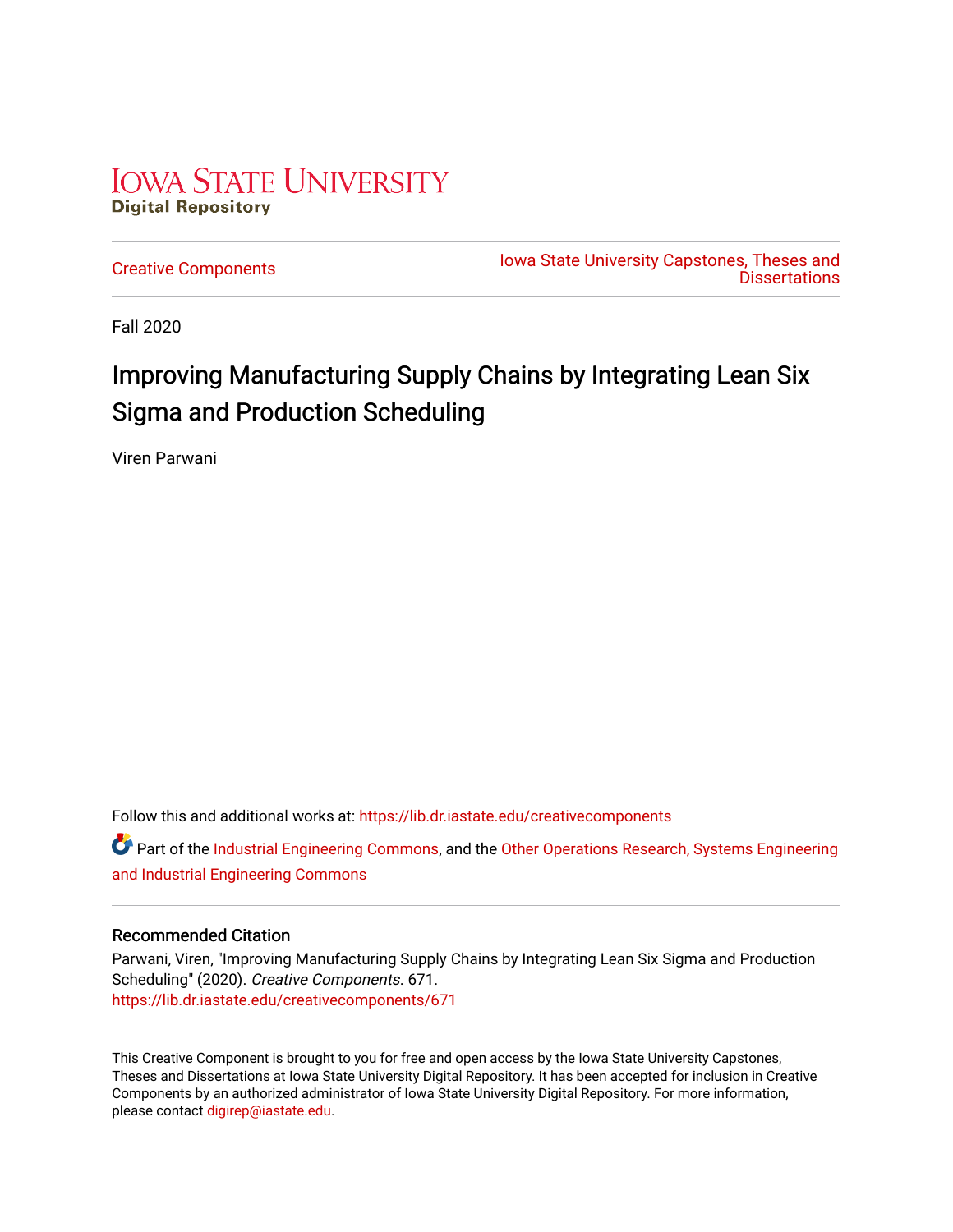## Improving Manufacturing Supply Chains by Integrating Lean Six Sigma and Production Scheduling

by

Viren Parwani

A thesis submitted to the graduate faculty in partial fulfillment of the requirements for the degree of MASTER OF SCIENCE (CREATIVE COMPONENT), Major: Industrial and Manufacturing Systems Engineering Program of Study Committee: Guiping Hu, Major Professor Gary Mirka

The student author, whose presentation of the scholarship herein was approved by the program of study committee, is solely responsible for the content of this thesis. The Graduate College will ensure this thesis/dissertation is globally accessible and will not permit alterations after a degree is conferred.

Iowa State University

Ames, Iowa

2020

Copyright © Cy Cardinal, 2020. All rights reserved.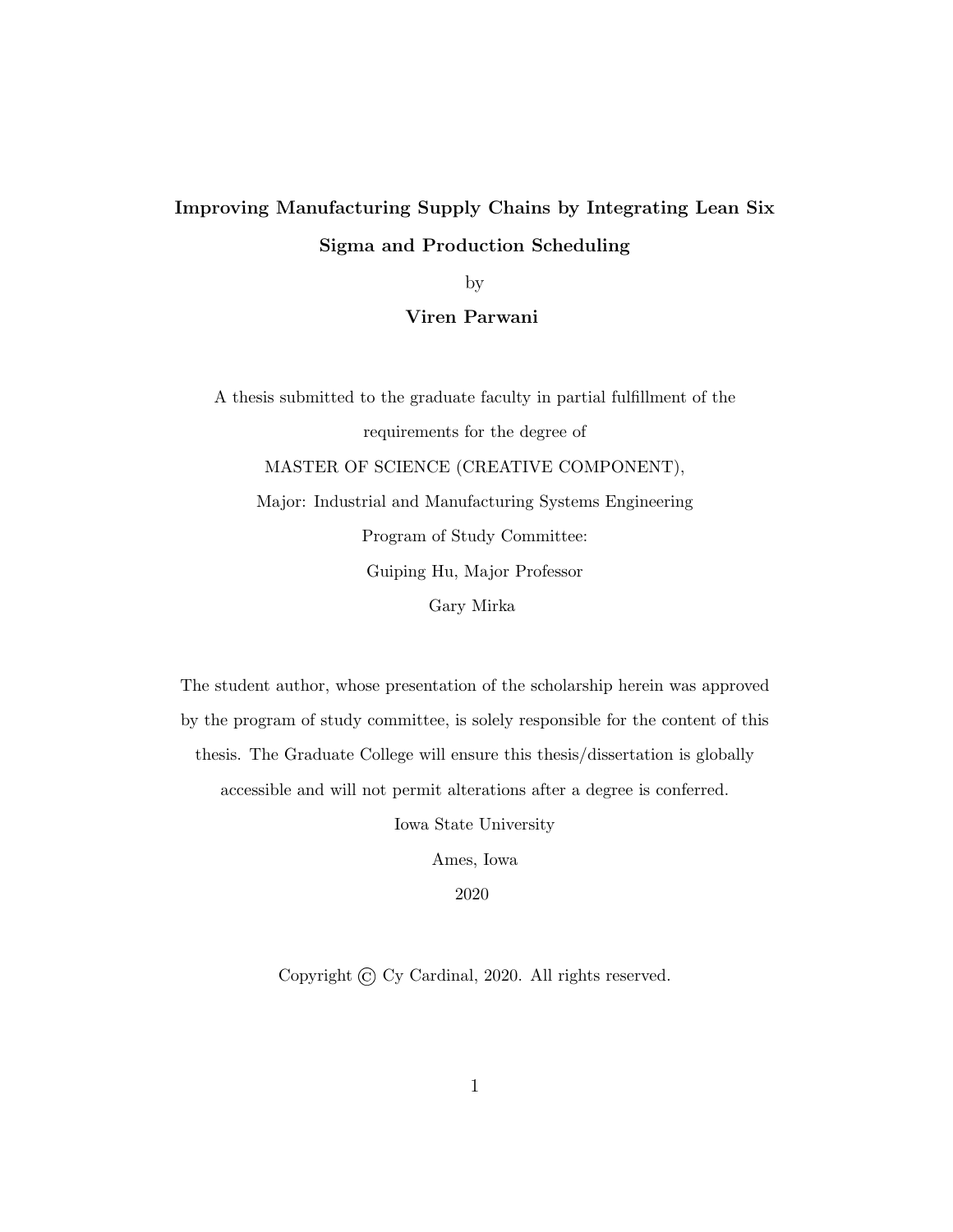## Contents

| $\mathbf{1}$   |     | Introduction                     | 5  |
|----------------|-----|----------------------------------|----|
|                | 1.1 |                                  |    |
|                |     | 1.2 SMED Implementation Stages 8 |    |
| $2^{\circ}$    |     | Materials and Methods            | 11 |
|                |     |                                  |    |
| 3              |     | Case Study                       | 17 |
|                | 3.1 |                                  |    |
|                |     |                                  |    |
| $\overline{4}$ |     | <b>Results and Discussion</b>    | 26 |
| $5^{\circ}$    |     | Conclusion                       | 29 |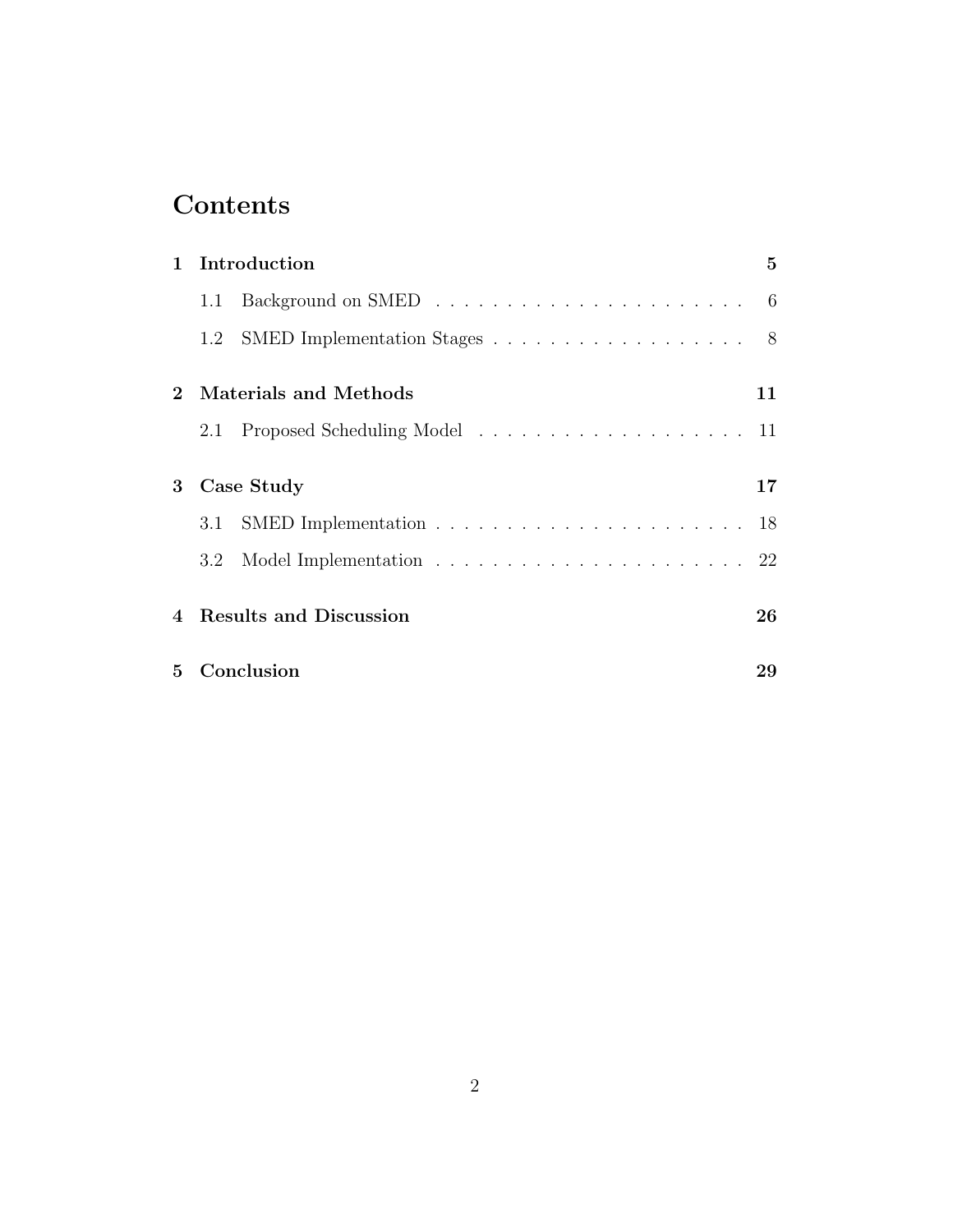# List of Figures

| 5 Amount Saved vs Investment 27 |  |
|---------------------------------|--|
|                                 |  |

## List of Tables

| 2 Internal Activities Converted to External 19 |  |
|------------------------------------------------|--|
|                                                |  |
|                                                |  |
| 5 Attributes of Second Iteration 25            |  |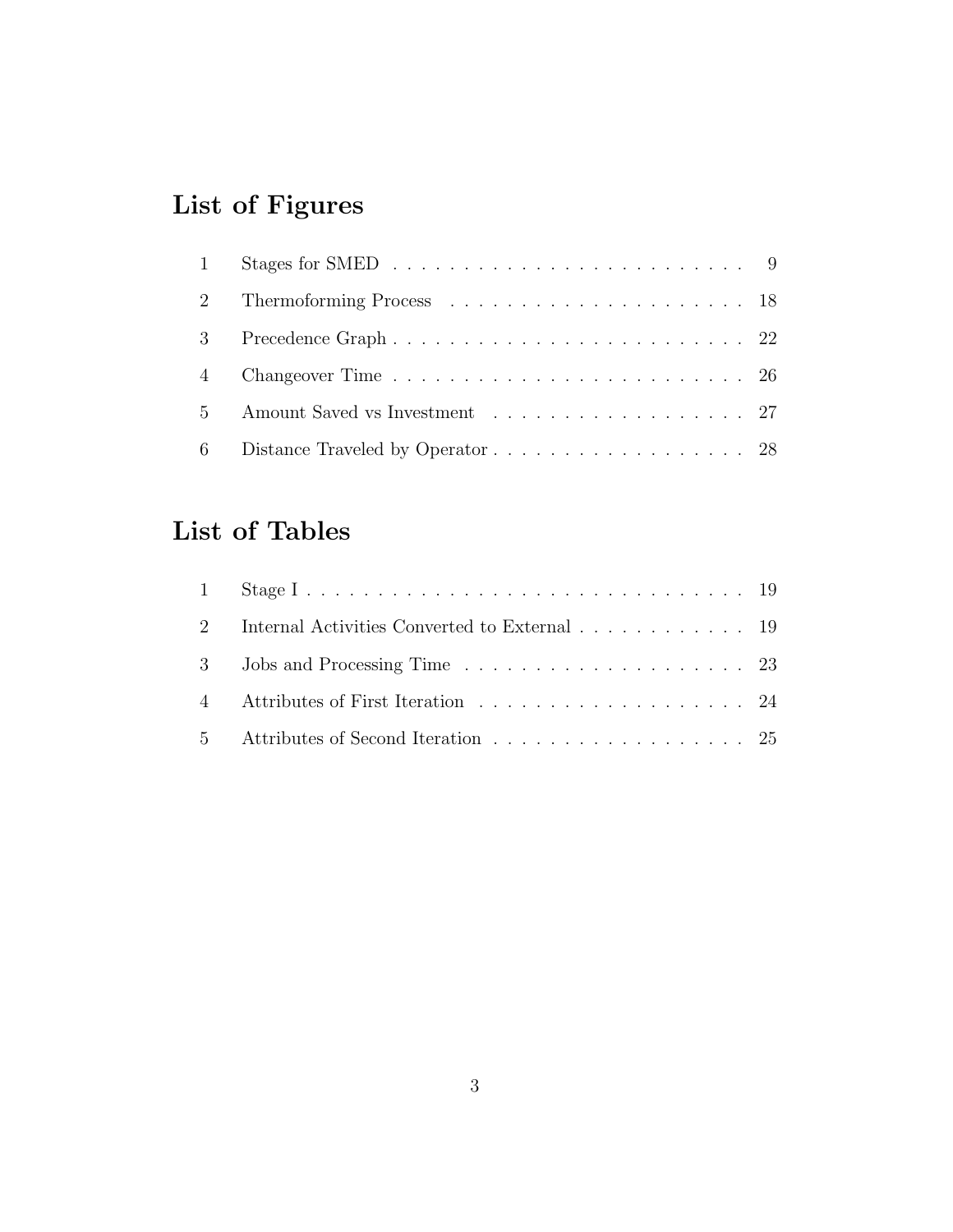### Abstract

Globalization has led to a significant effect on today's manufacturing sector. Manufacturers need to find new and innovative ways to increase efficiency and reduce waste in the manufacturing supply chain. Lean/six sigma tools can help companies increase production efficiency and stay competitive. Manufacturing in smaller batches can keep the supply chain lean and customizable. This leads to frequent changeovers and downtime. A changeover is usually required when a single machine produces different products based on the requirement. A large-scale industry can either install multiple individual production lines to cater to the demand (usually expensive) or make frequent machinery changes. Single Minute Exchange Die (SMED) is a system designed for reducing the changeover time for machines. This paper proposes a model for production scheduling in a machine changeover and discusses its implementation in the stages of SMED. The paper further illustrates the viability and benefit of the proposed model. This results in a benefit-to-cost ratio of 7.5 for production scheduling compared to that of stage 5 in SMED, which is 1.2.

Keywords: Changeover, Single Minute Exchange Die (SMED), Thermoforming, PERT, Production scheduling.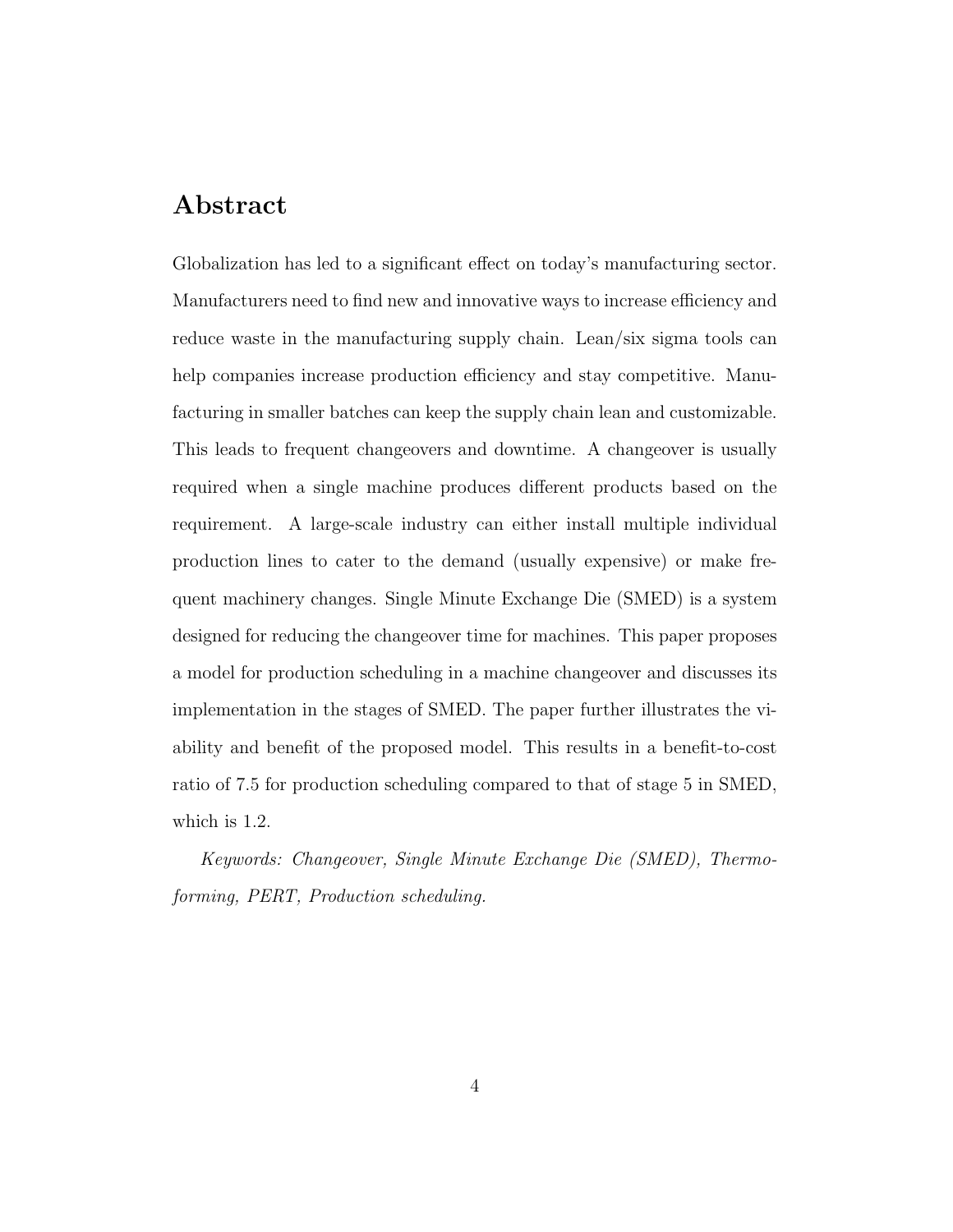## 1 Introduction

This century has seen a significant change in the manufacturing sector. Companies focus on reducing non-value-added activities, eliminating wastage, and decreasing the setup time to remain competitive. Industries have to compete with manufacturing from other countries with relatively cheap labor  $\begin{bmatrix} 1 \\ 2 \end{bmatrix}$ . A significant portion of the losses in manufacturing industries can be attributed to high changeover costs [3]. The companies tend to be unaware of these costs or sometimes underestimate the potential for improvement [4] [5]. There has been an increased interest in research on lean manufacturing and its effectiveness in the industry [6]. Its implementation and compatibility remain an active area for research [7].

In the literature, various approaches to lean manufacturing have been discussed. Cherrafi and Elfezazi discussed current literature in lean manufacturing and six sigma. They also proposed a specific integrated model highlighting its importance to sustainable manufacturing [8]. Danese and Manfe conducted a literature review on lean six sigma implementation and its improvement areas. The authors went in-depth about the relationship between lean sigma and environment/safety issues [9].

Manufacturing in small batches helps the company keep supply chain logistics lean and customizable. However, small batches suffer from high changeover cost in between the production. Hence, small batches are only viable if the setup/change over time can be reduced. Working on machin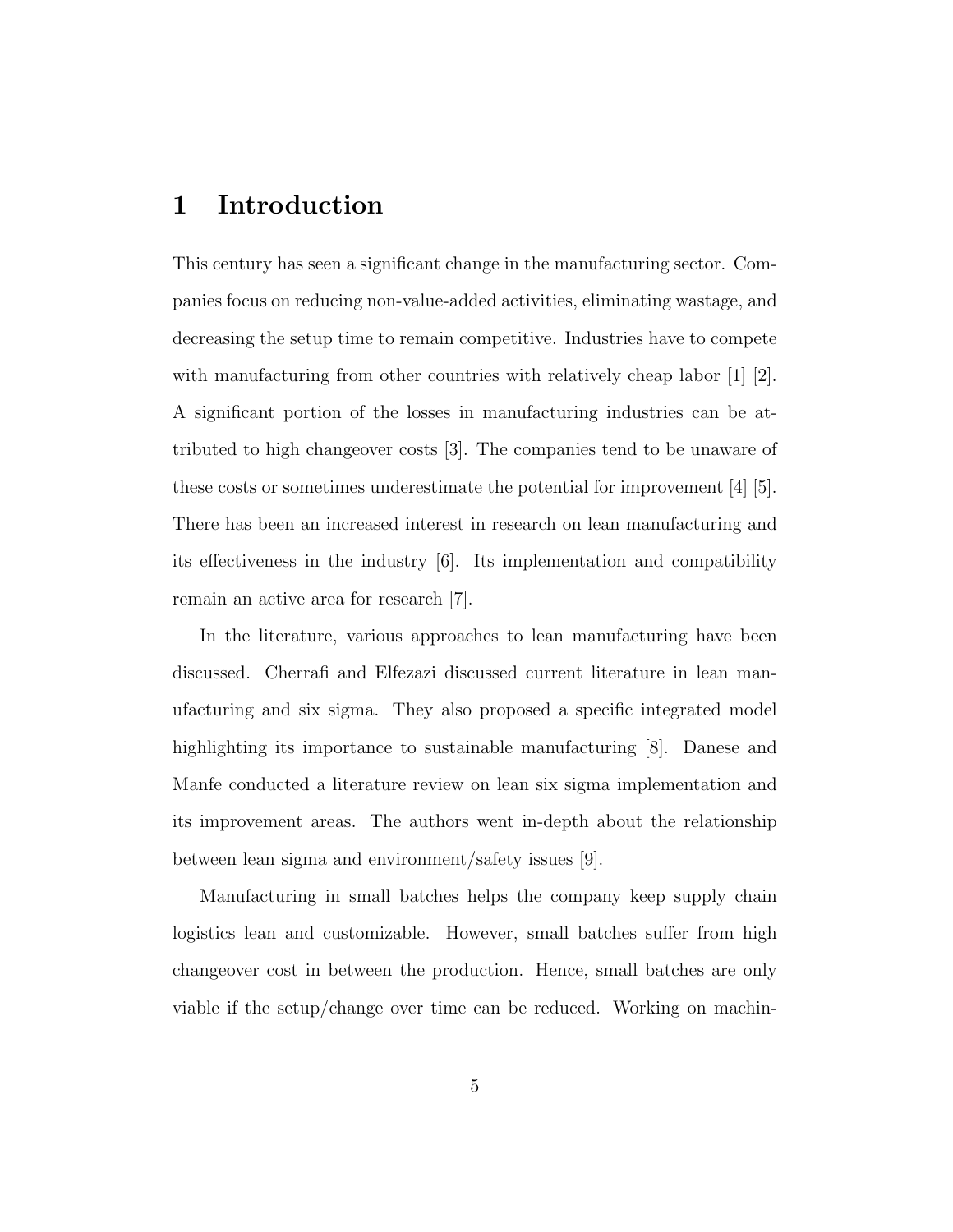ery to reduce their changeover times can help companies reduce production costs. This can be done by installing new machinery or updating old machines to be more efficient and less time-consuming. These innovations help companies adapt to the increasing technological changes, thereby increasing their competitiveness [10].

Machines produced in the last decade are designed to make the changeover quick and efficient. However, installing new machinery usually involves high costs; hence companies must evaluate the cost-to-benefit ratio before undertaking such projects. Improving the changeover of current machinery provides a cheaper alternative. This can also address the issue of non-valueadded activities during the setup. In some cases, reviewing the current plans and schedule methodology and improving bottlenecks can improve the performance by 4.4% and reduce setup time by 47% [11]. By reducing or eliminating non-value-added activities, productivity can be improved. One of the leading techniques to minimize the setup time is Single minute exchange die (SMED) [12]. This focuses on utilizing the full production capacity and hence increase productivity.

#### 1.1 Background on SMED

The system of SMED was evolved in Japan by Shiego Shingo in 1985 [13]. To maintain the high needs of the smaller lot sizes and meet the consumers' desires, a technique was proposed, referred to as Single Minute Exchange of Die that required the changeover to take single-digit minutes or less than ten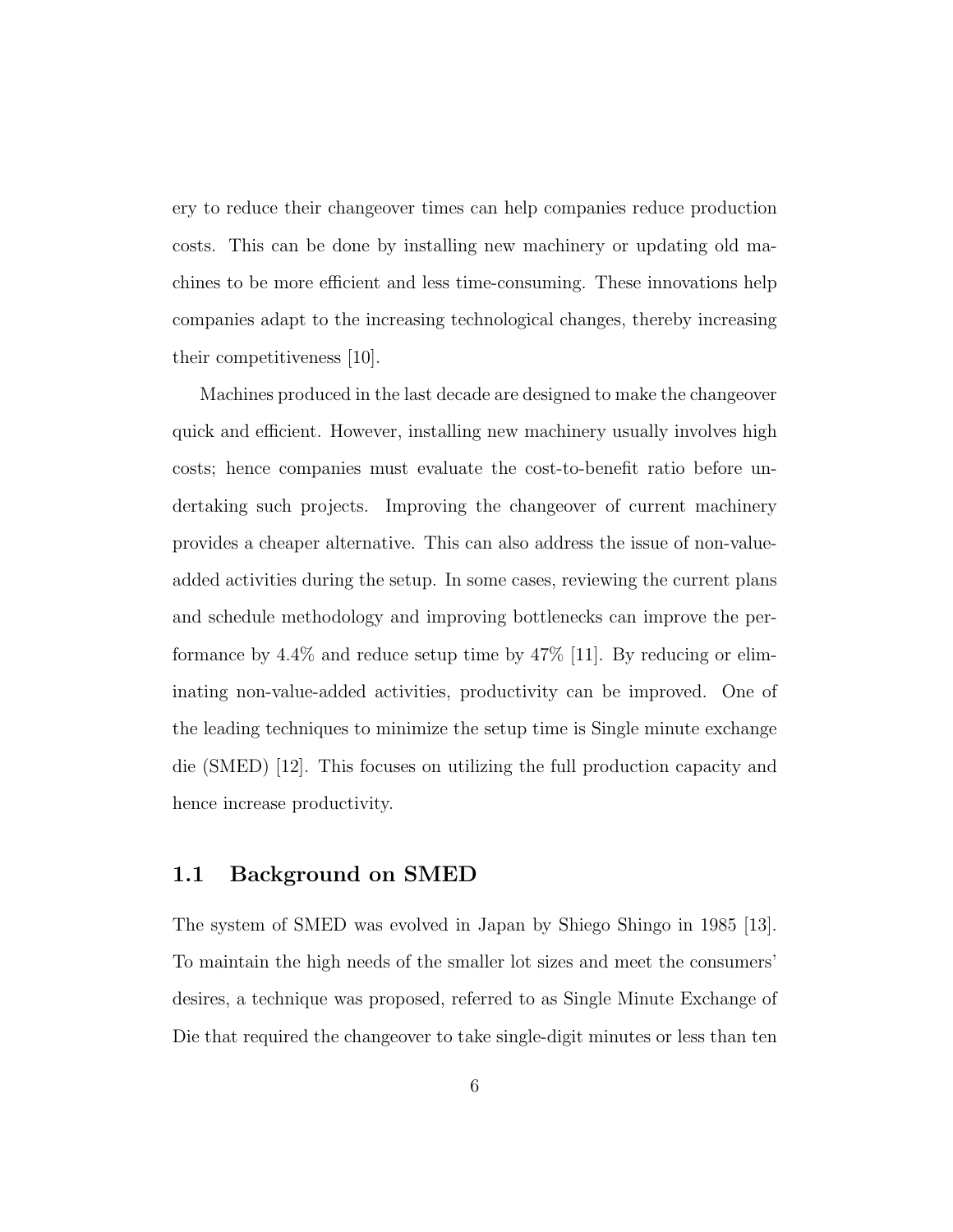minutes.

SMED is a lean and six sigma device for setup reduction, and its essential goal is to reduce the time to a one-digit minute. It allows the company to decrease the extent of inventory and maintain the efficient utilization of the equipment. As consumer demand changes, the industries have to change their machines to produce different parts quickly. This makes SMED crucial in any manufacturing industry [14] [15].

The SMED analysis begins with the detailing of the process and the time study. The internal activities which cannot be eliminated or converted are replaced, combined, and simplified [16]. Here the primary job is to highlight the individual activities being done and then try to separate it. There are two types of activities that are undertaken in the changeover [17] [18].

Internal Activities: These are the activities that are done when the machine is not running. For example, removal of the fixture or the tool, etc.

External Activities: These are the activities that are done when the machine is still running. Examples of these activities include bringing the next mold or the fixture when the machine is still running. Value-added activities are activities that add value to an item from the customer's perspective. These activities essentially change the raw materials into goods or services. So the goal of SMED is to minimize the non-value-added activities by converting all possible shutdown activities to external activities [14].

A significant amount of research has been done in scheduling problems in the last two decades [19] [20] [21]. This has resulted in much literature on dif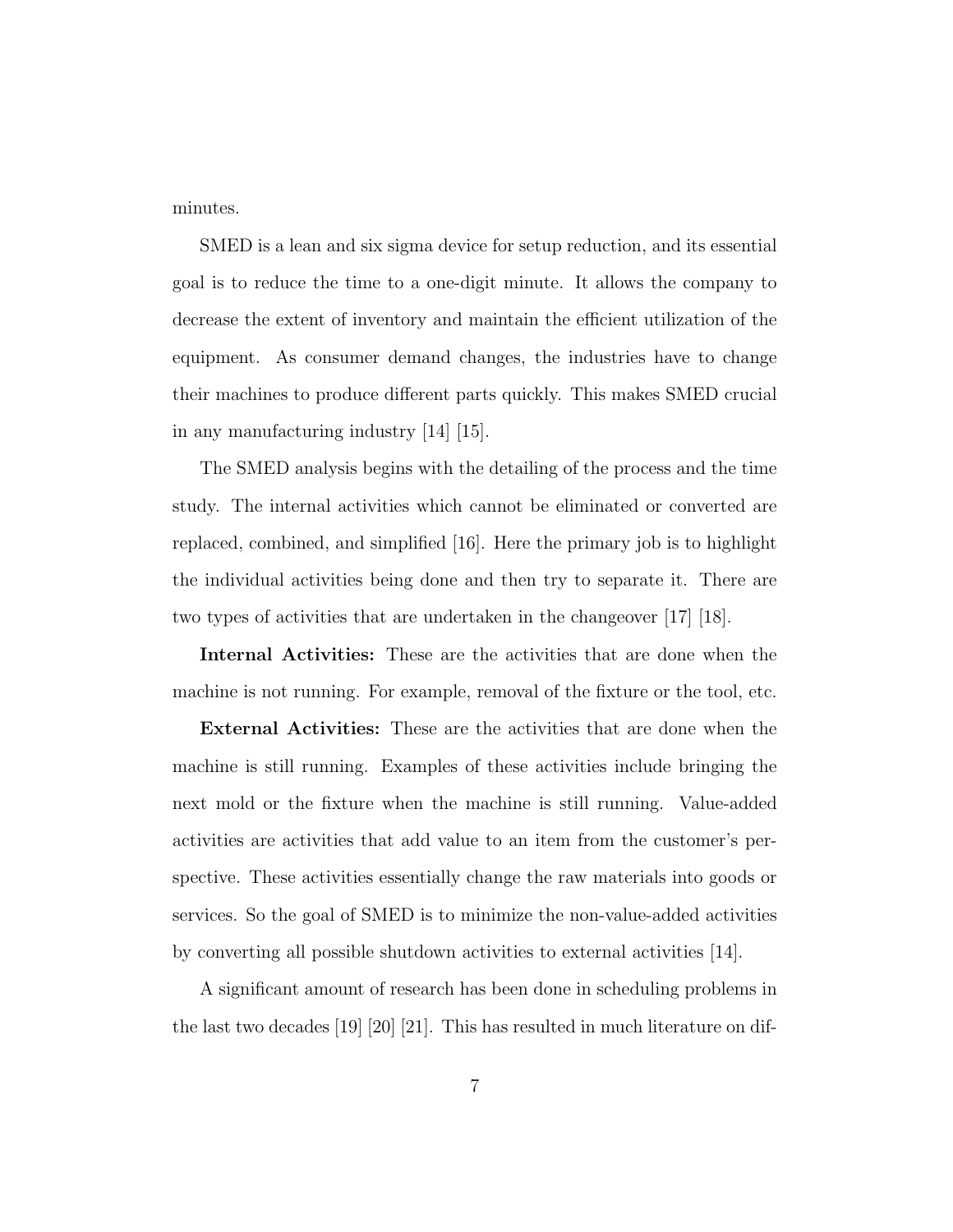ferent types of problems, solutions, and their applications [22]. Here, Moacir and Alyne discussed a project scheduling problem where employees and activity requirements are time-dependent. The employees had different skills and constraints, which were reflected in the problem statement. The problem was proposed as a linear program and solved using tabu search and heuristics. The validation of productivity on the changeover was also checked, and in the case study showing a significant increase in productivity [23]. Another paper on Multi-objective job-shop scheduling with lot-splitting production aimed to minimize the weighted stock machine idle time and carrying cost [24]. The study used LINGO and ACO algorithms to obtain a solution. Also, a paper by Victor Cavalcante titled "A Resource-Constrained Project Scheduling Problem with Bounded Multitasking" discussed scheduling problems in scenarios' where the workers have different jobs with arrival time, due date, and penalty associated with delays [25] [26].

#### 1.2 SMED Implementation Stages

This section describes general SMED implementation and model formulation. As a part of lean six sigma, SMED is implemented in following 5 stages:

**Stage I:** The first stage covers measuring how the changeover normally occurs. This included observing how long the changeover takes to complete typically. Time studies are done measuring every task and its sub-parts for further analysis.

Stage II: In this stage, tasks are analyzed and broken down into simpler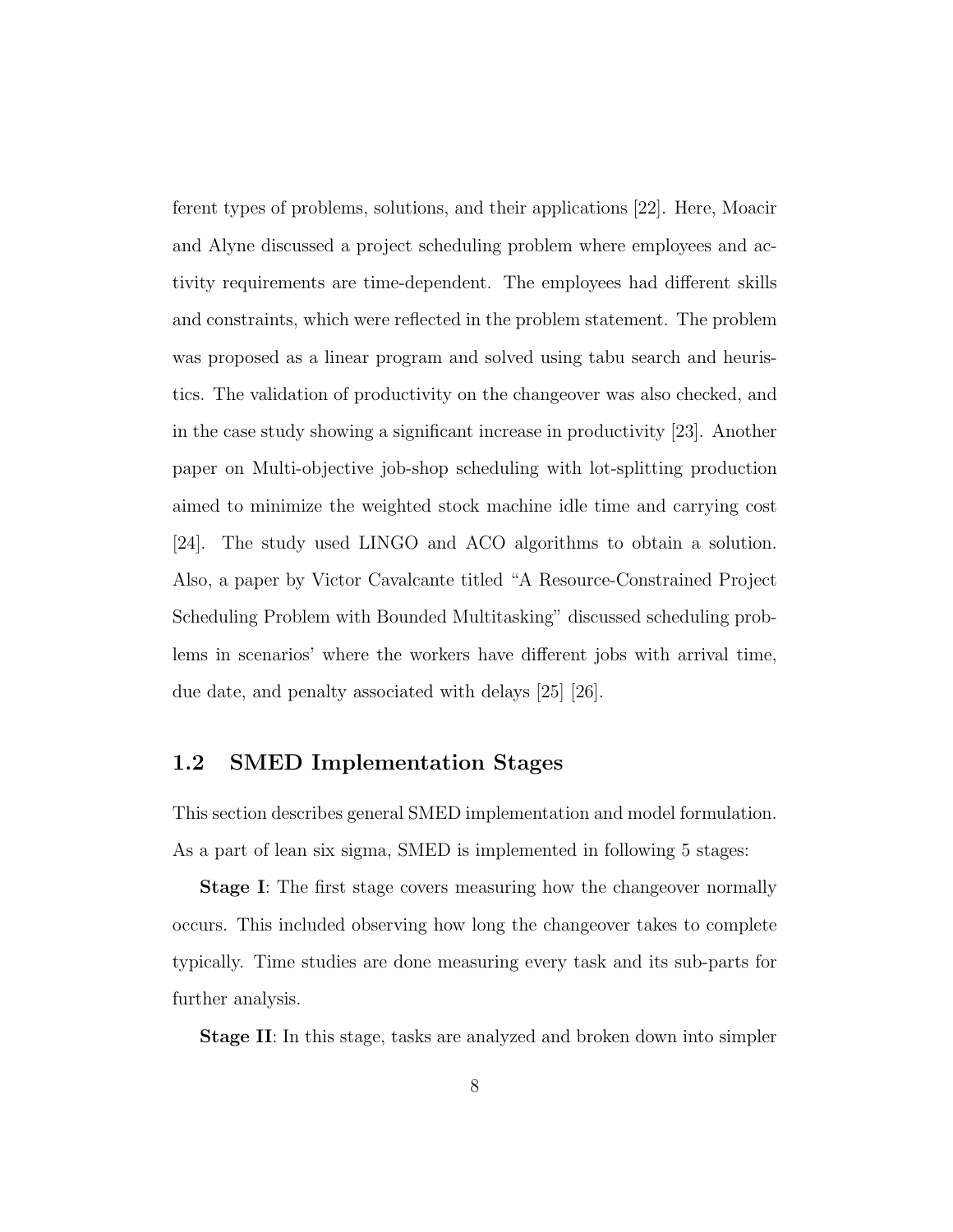

Figure 1: Stages for SMED

steps where unnecessary delays occur in the changeover.

Stage III: Here, the external activities are isolated and moved to before or after the changeover, while machines are still running.

Stage IV: After removing all the possible external activities, targeted activities and sub-activities are identified where internal elements could, with some work, be converted to external ones.

Stage V: This final stage ensures that everything is better streamlined and standardized. In addition to that, design changes are considered based on the cost-benefit ratio.

In addition to the six sigma methodology, job scheduling can decrease the setup time by reorienting labor and eliminating non-value-added tasks. Intelligent perception and continuous manufacturing data are utilized in cloud computing through IoT technologies, employing a large volume of information about the current resources. Setup time can be sequenced, focusing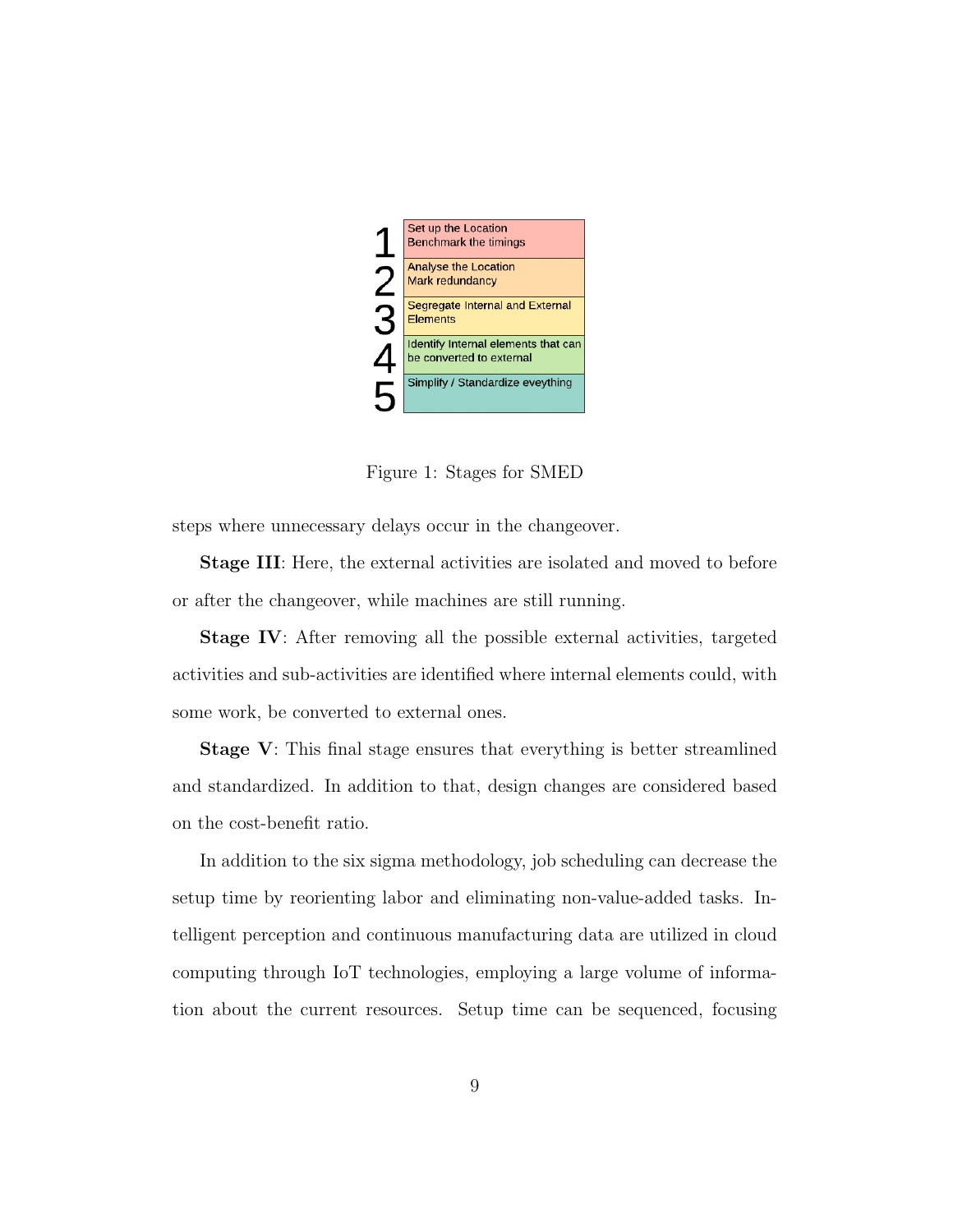on more important and cost-effective steps, and redundant activities can be eliminated. There has been considerable research in lean production and new technologies like Manufacturing Execution System (MES), which can provide additional support and highlight improvement areas. Cottyn explored how different software tools utilize the data to quantifiable values, which can optimize operations [27].

Based on literature review, there is a gap in designing standard operating procedure used by the operators. This paper seeks to address how production scheduling heuristics can help to generate an optimized task list to reduce the idle time of the workers during the changeover. Moreover, the paper would attempt to integrate the proposed model within the existing stages of SMED methodology.

The rest of the paper is organized as follows: Section 2, materials and methods, proposes a model heuristic to optimize the changeover activities. Section 3 explains the case study based on implementing SMED stages and implements the proposed model in the manufacturing industry. Section 4 compares the different stages of SMED and presents the result in terms of the amount of change over time and physical work saved. The last section covers the conclusion and scope for further research.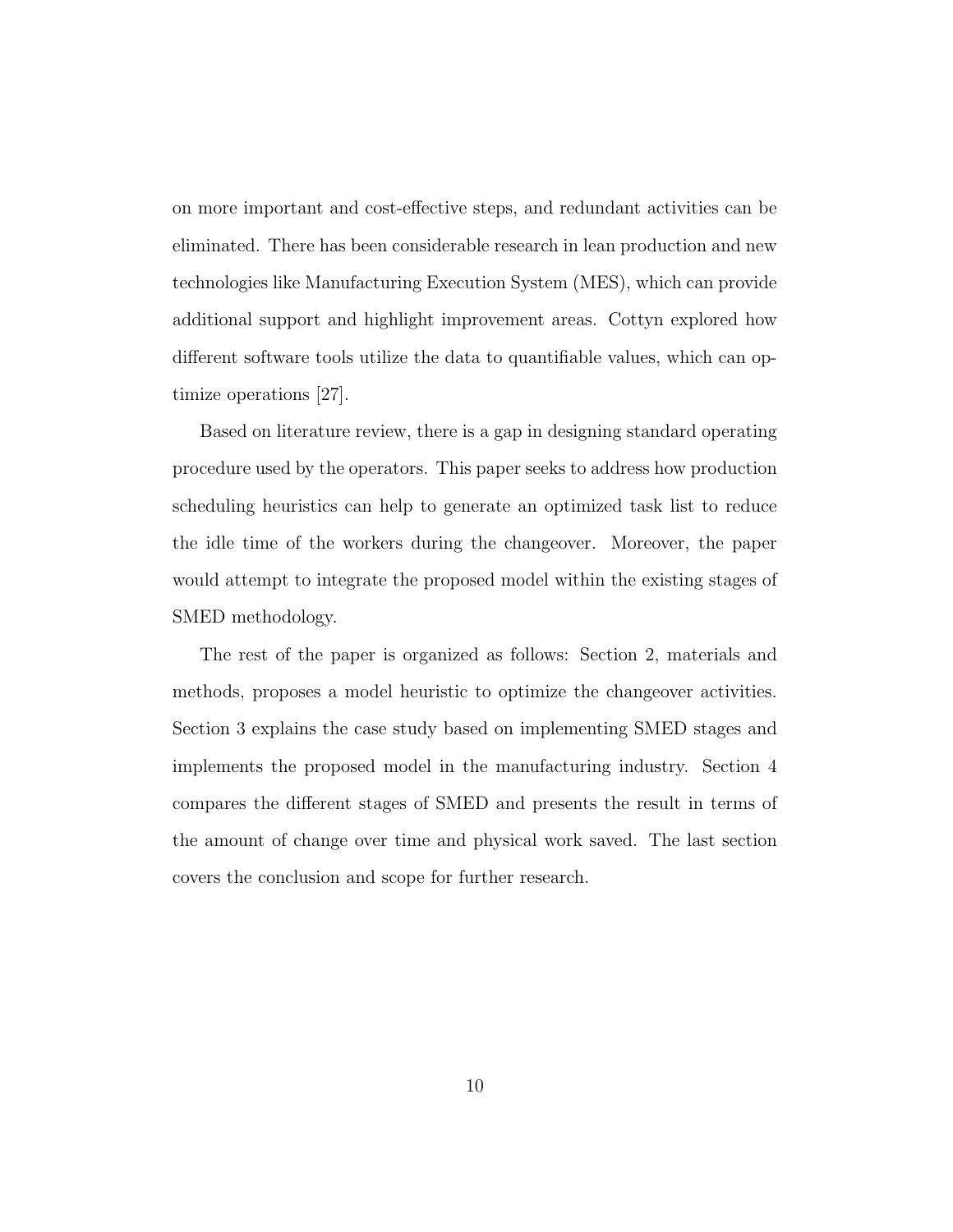### 2 Materials and Methods

The section explains the terms and literature used for the follow-up SMED case study. The section further discusses a scheduling model that utilizes shifting bottle heuristics to optimize the changeover and supplement the SMED methodology.

#### 2.1 Proposed Scheduling Model

The implementation of job shop scheduling has been limited to the employees working in the product assembly lines. However, the same principles can be modified to optimize the tasks in machine changeover. The activities and jobs can be analyzed to fit job scheduling with precedence constraints. The precedence constraints would mean that some jobs can only be commenced when its predecessor job/jobs are finished. The problem would also assume that the number of available operators would limit the number of jobs that can be processed. The objective here is to minimize the activity's makespan, which would reduce the changeover time.

For this analysis, we used the final list of activities and their time requirements from the last stage of the SMED. Job scheduling with these types of different jobs can be challenging. Moreover, these activities often include many grouped activities. For example, if an operator has to remove a form from the machine, he has to complete several tasks like unscrewing bolts from different locations, hoisting the support, and changing the ring. These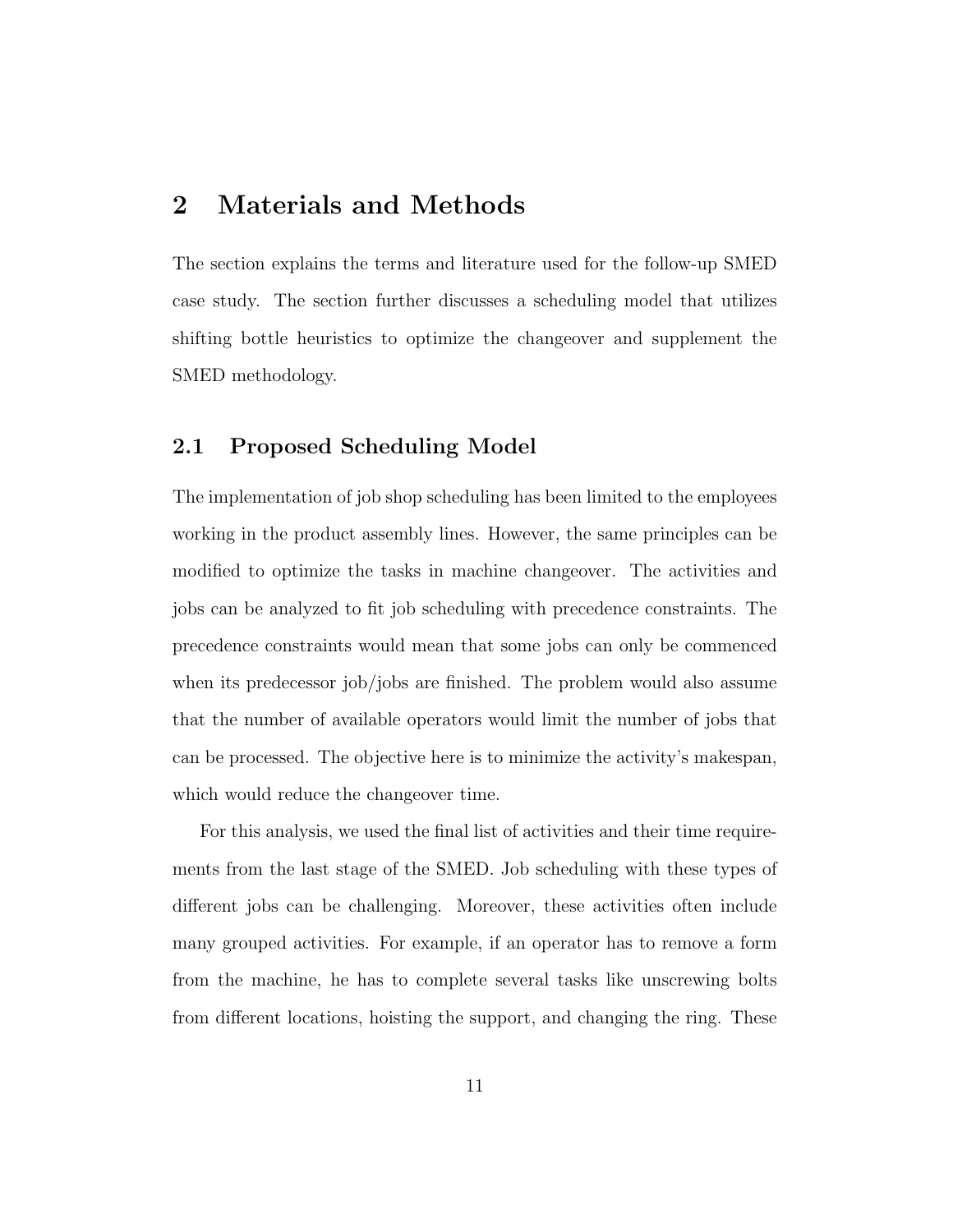tasks do not have to be done one after the other or in a proper sequence. These activities are grouped under a single activity, i.e., removing the form. Categorizing these activities under a single activity, we get a list of few activities to complete the changeover and their time duration. We also have a maximum total project duration, which would be the sum of each activity. We would also like to know some parameters like critical path, the critical path's duration, maximum earliest completion, and the latest possible start time. The critical path would give us a critical set of activities that should be completed as a priority. Any delay in these activities would result in a delay in the total project. The non-critical activities are the one which can be started after a delay without effecting the earliest project completion date. The possible interval of the delay is known as the earliest start time and latest finish time. These parameters are vital to production planning as they would show where and how the jobs can be scheduled. This problem can be solved as a project scheduling problem with workforce constraints [28].

The objective here would be to minimize the processing time for the changeover while satisfying the constraints. The problem can be formulated as an integer program. It is assumed that all processing times are fixed and an integer. A dummy job  $n+1$  was introduced with zero processing time. This job would succeed in all other jobs, and all the final jobs would be the predecessor of job n+1. A binary variable was also introduced, which would assume the value of 1 if the job j is completed exactly at time t and 0 if not. The upper bound for the makespan was the total sum of all the activities'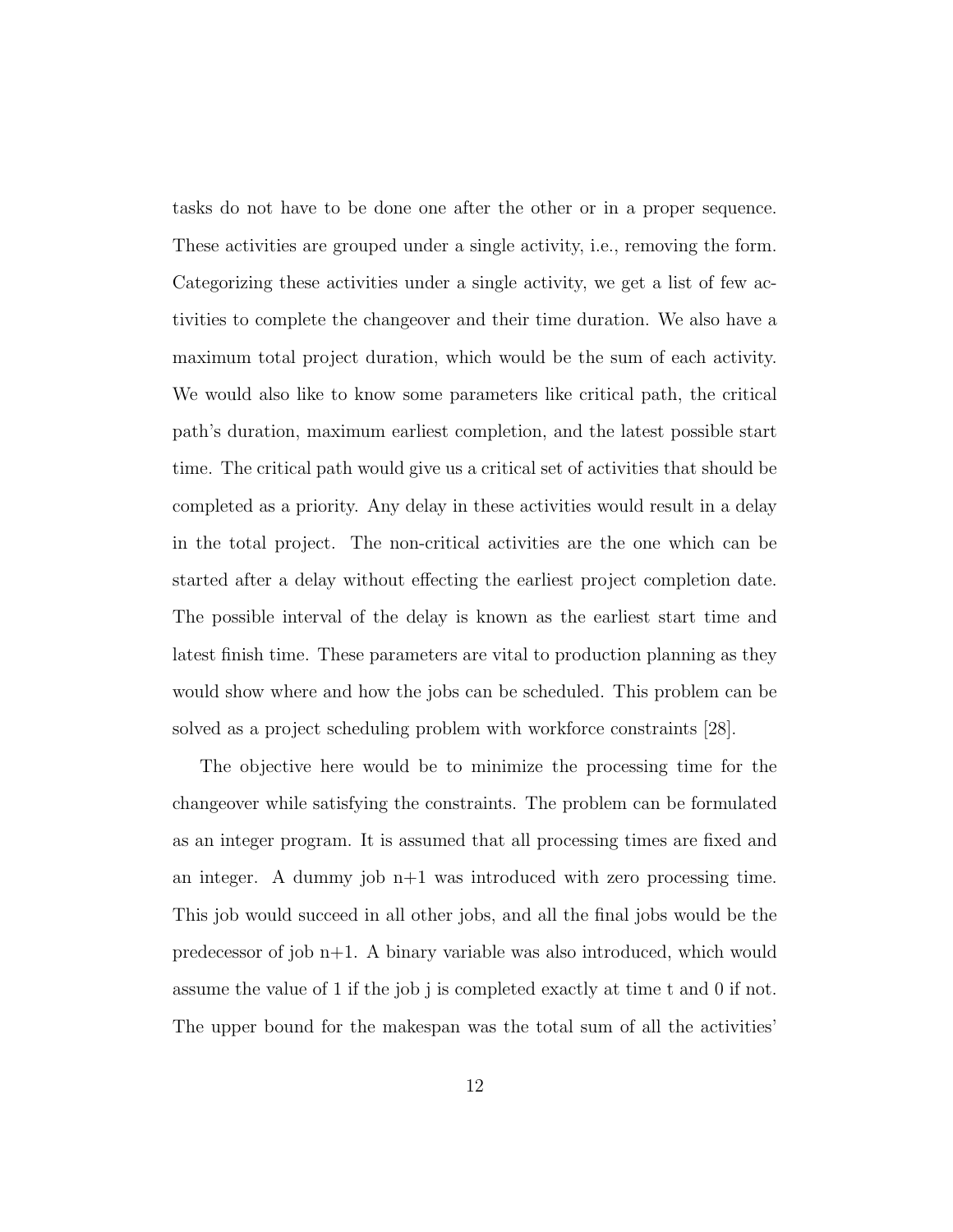processing time.

The following notations have been adopted:

 $j =$ job number

 $p_j$  = processing time for job  $j$ 

 $t =$  time interval

 $x_{jt} = A$  binary variable that assumes 1 if job is completed at time t  $W_{lj}$  = number of operators for job j needed from pool of operators l  $H = \text{Total processing time upper limit}$ 

$$
H = \sum_{j=1}^{n} p_j
$$

The completion time for job  $j$  would be

$$
\sum_{t=1}^H tx_{jt}
$$

The complete makespan would be

$$
\sum_{t=1}^{H} tx_{n+1,t}
$$

The integer programming can be formulated as

$$
Min\sum_{t=1}^{H} tx_{n+1,t}
$$

Subject to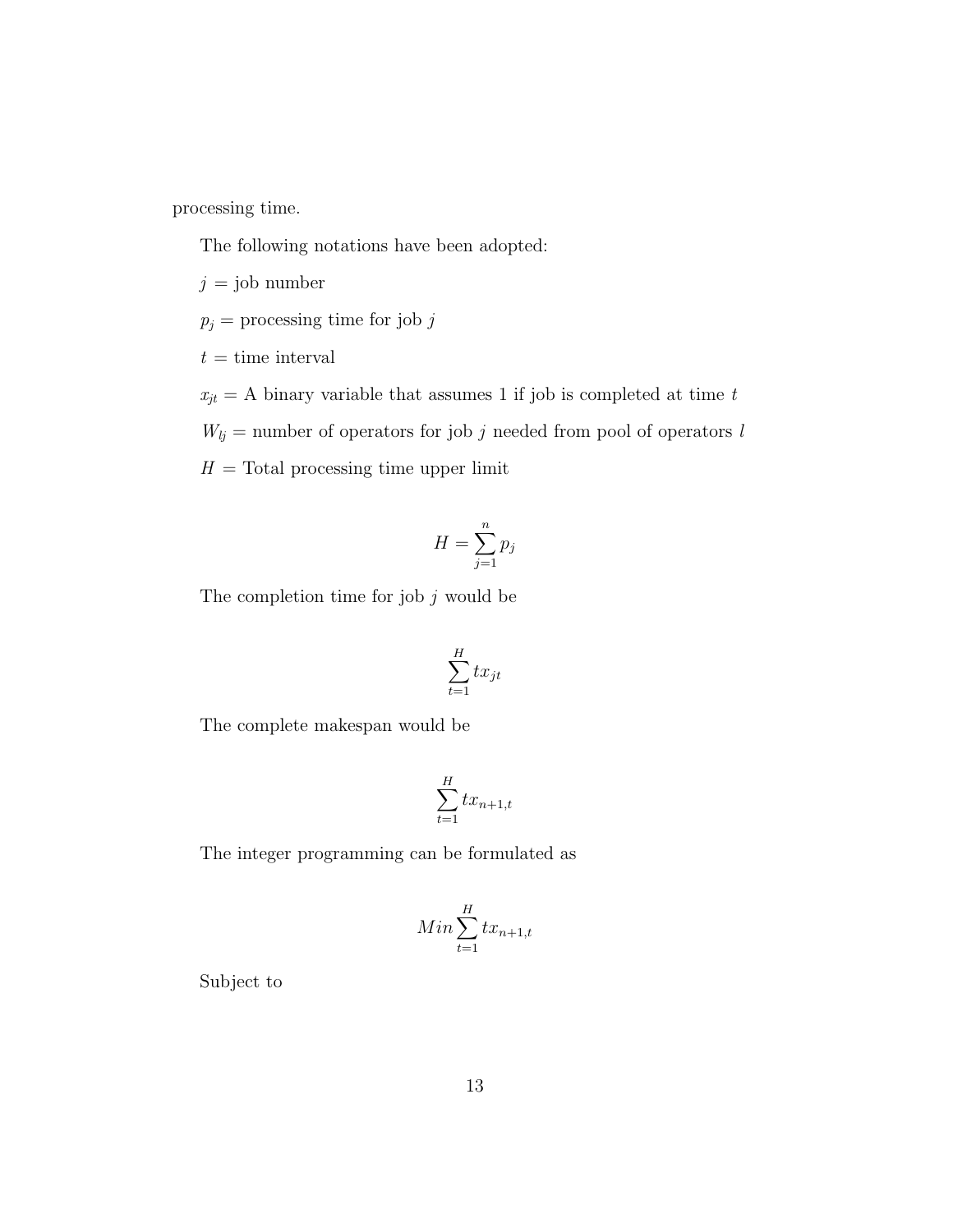$$
\sum_{t=1}^{H} tx_{j,t} + p_k - \sum_{t=1}^{H} tx_{k,t} \le 0 \qquad for \, j \to k \in A
$$

$$
\sum_{j=1}^{n} (W_{lj} \sum_{u=t}^{t+p_j-1} x_{ju}) \le W_l \qquad for: l = 1, ..., N_p : t = 1, 2....H
$$

$$
\sum_{t=1}^{H} x_{jt} = 1 \qquad for: \ j = 1, 2, \dots, n
$$

The first set of constraints is to ensure that the precedence described in the flowchart is followed. For example, if job B follows job A, the completion of job B has to be greater than the completion time of job A and the processing time for job B. The second constraint makes sure that the total demand pool of operators does not exceed the availability of the total availability of the pool. The third constraint makes sure that each job is processed.

Solving this type of integer programming is computationally expensive when the number of jobs is large, and the time duration is long. To solve this type of programming, we use critical path method and shifting bottleneck method to create a heuristic [28].

The precedence constraints are represented by a precedence flow chart. Calculating processing time and critical path from the precedence graph ensures that the first constraint is followed. To ensure that the second constraint is followed, we would need to evaluate the number of active operators in each iteration and ensure that the number is less than the total available operators. Calculating the critical path ensures all the jobs are processed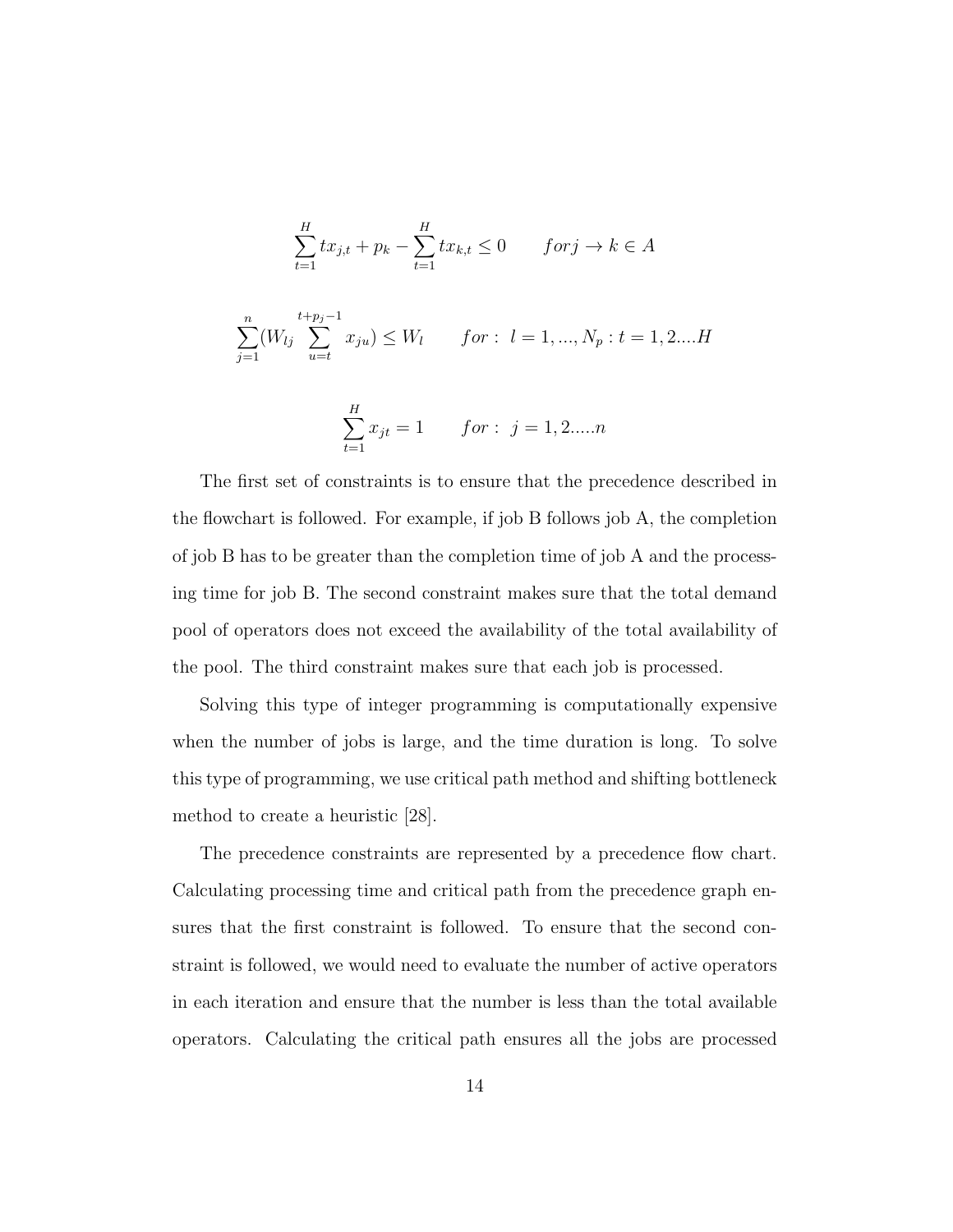by the time the jobs in the critical path are completed. The steps for the algorithm are as follows:

Finding Critical path

Step 1 Set time  $t = 0$ .

Set  $S'_j = 0$  and  $C'_j = p_j$  for each job j that has no predecessors.

Step 2. Compute inductively for each job  $j$ 

$$
S'_j = \max_{all \, k \to j} C'_k,
$$

$$
C'_j = S'_j + p_j
$$

Step 3 The makespan is

$$
C_{max} = max(C'_1, \ldots, C'_n).
$$

#### STOP

This algorithm evaluates the optimal schedule, and the makespan of the schedule is the least possible time the task can be finished.

To evaluate the latest start time and completion time of the activities, we use the backward algorithm.

Step 1 Set time  $t = C_{max}$ 

Set  $C_{j}^{v} = C_{max}$  and  $S_{j}^{v} = C_{max}$ -p for each job j that has no successors.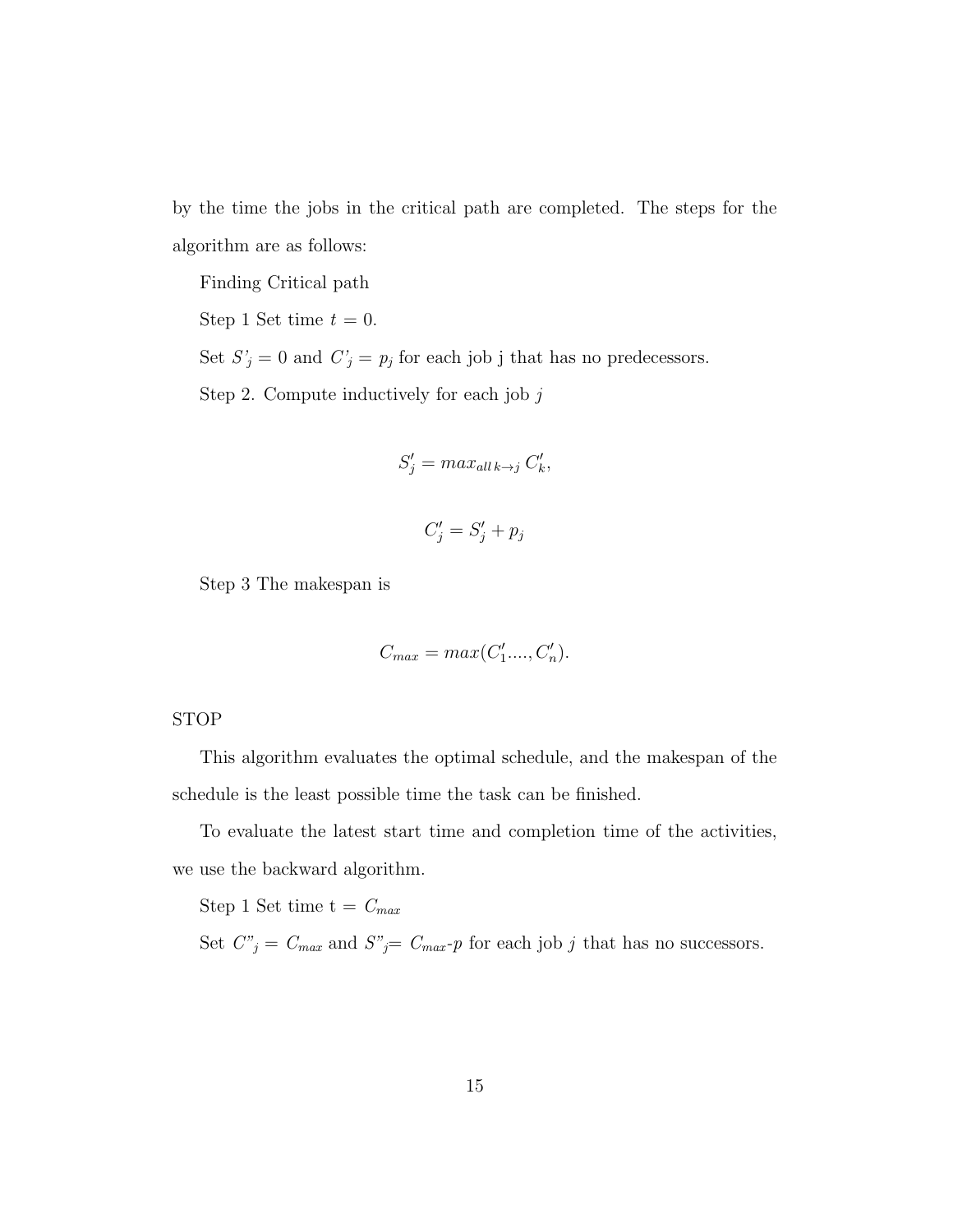Step 2. Compute inductively for each job j

$$
C_j'' = \min_{j \to all \, k} S_k'',
$$

$$
S_j'' = C_j'' - p_j
$$

Step 3 Verify that  $\min(S"_{1}....S"_{n}) = 0$ 

STOP

After evaluating the latest start time, we identify the activity with the highest amount of slack. Reducing this slack time on the critical path would reduce the overall process time. Hence these activities are chosen and transferred to another operator.

As the activities are a set of smaller activities, each activity can be worked on together by multiple operators. If operator 2 is idle, reduce the processing time of the current activity of operator 1 by a factor of 2. This would represent that both the operator is completing the specified activity together. After completion of the activity, repeat the heuristic to find the next activity with highest slack.

Thus, the steps are repeated.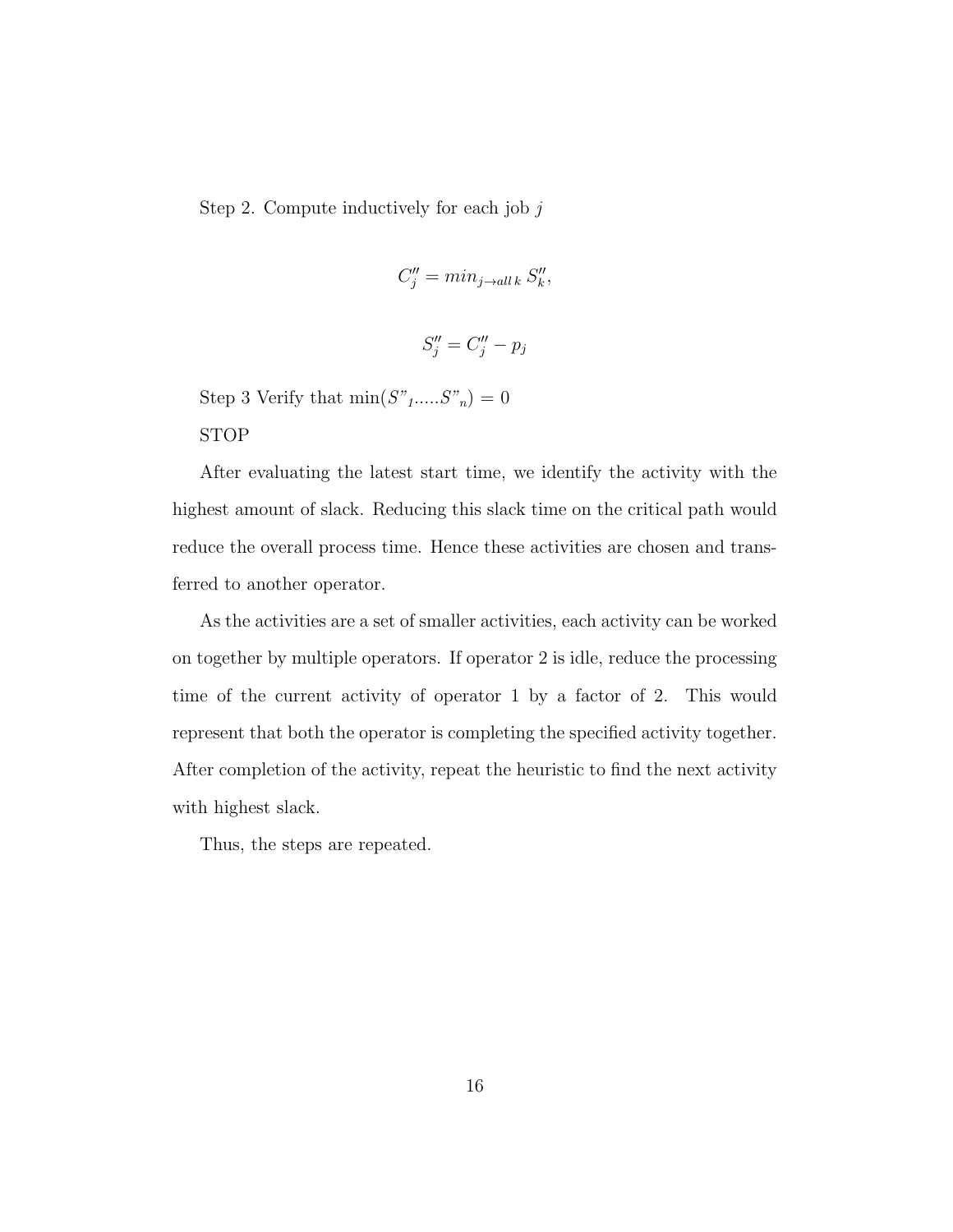## 3 Case Study

SMED implementation has been adopted in mold changeover and plastic manufacturing multiple times in literature [29] [30]. Generally, the research focuses on root cause analysis within SMED or suggests design changes to improve the overall changeover time. This case study illustrates a SMED applied to a thermoformer machine. Besides, it also proposes reorganizing tasks using job scheduling to obtain a model to improve the changeover.

For this project, a SMED study was conducted on a rotary thermoformer in a medium-scale production facility. The thermoformer creates plastic parts for the refrigerator and freezer. To produce different parts of plastic in the same machine, the form must be changed on average once every shift. This machine is capable of producing a part every 32 seconds. On average, the changeover occurs once per shift with three shifts in a day. The machine process is shown in Figure 2. It consists of two different sections of heating, one section for insertion and another for the mold. This machine runs 24/7 every day, as it is considered a production bottleneck for the specific parts. Hence the downtime losses for the changeover are high. A single operator was charged with the changeover during the initial implementation. The implementation was done in 5 stages described in section 2.2.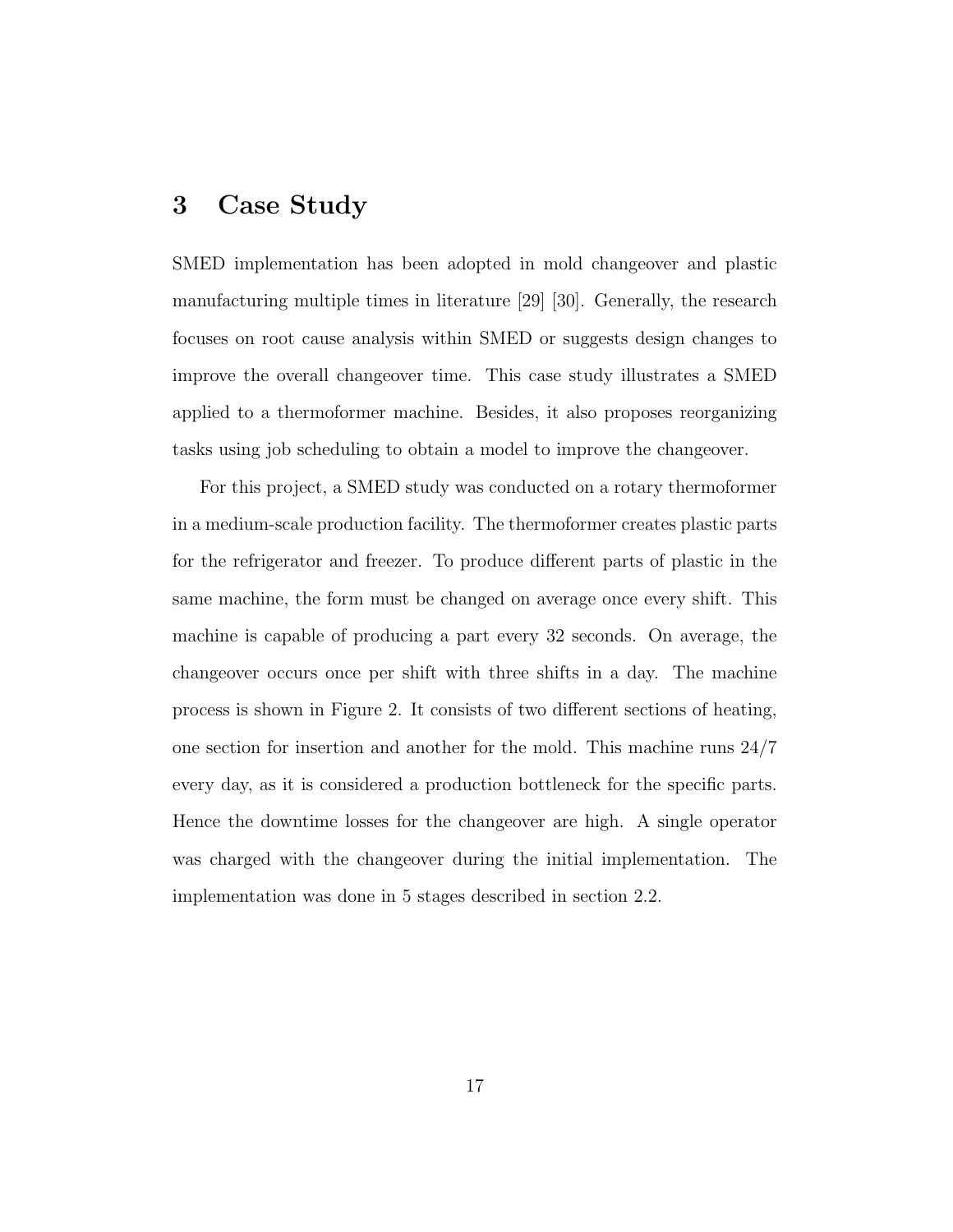

Figure 2: Thermoforming Process

## 3.1 SMED Implementation

Stage I: This included observing how long the changeover takes to complete typically. This set the baseline change over time to improve upon. This timeline was used to calculate the monetary loss during each changeover. A total of 5 readings were taken to analyze the mean and variance of each activity. The first part involved recording the time taken for each operator's action and the number of steps involved in the tasks. Multiple changeovers were videotaped to obtain the data. This was used to gauge the approximate time taken by the operators, which helped figure out which activities to focus on. The team listed down all the activities and then classified them as internal or external. The team then converted all possible internal activities to external activities, which could be done before or after the shutdown. As the task was previously optimized, there were not many external activities.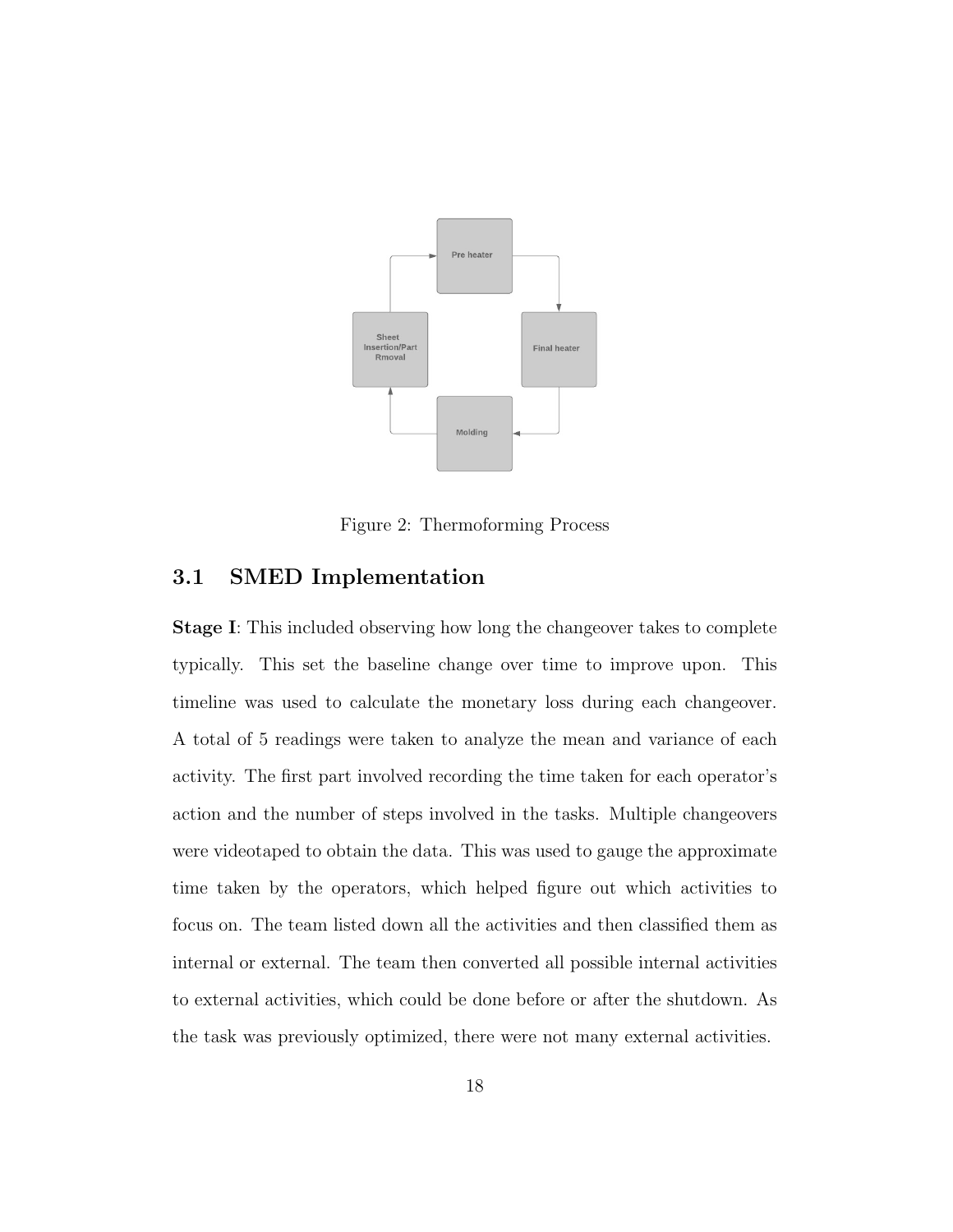

**Stage II:** This stage covered analyzing and breaking down steps where unnecessary delays took place in the changeover. These areas were noted as the target areas. In addition to that, some activities had a high degree of variance. This indicated that some work could be done in these activities to reduce the changeover time. Some workers grouped simple activities that saved time. Others clubbed different activities in parallel, which would reduce additional effort later, like bringing safety equipment back to the site while ensuring the machine's shutdown. These best practices were observed and shared among people in other shifts to reduce activity variance and overall time.

After listing out the changeover tasks, the external task like cleaning the new form and bringing the new form near the machine, were eliminated.

| Internal activities converted to external           | Time saved (seconds) |
|-----------------------------------------------------|----------------------|
| Documenting the production                          | 37                   |
| Bringing the lockbox to the machine                 | 30                   |
| Getting and placing the hard hat near control panel | 14                   |
| Bringing new form near the machine                  | 85                   |
| Cleaning the new form                               | 145                  |

Table 2: Internal Activities Converted to External

Stage III: Separate external activities and move them before or after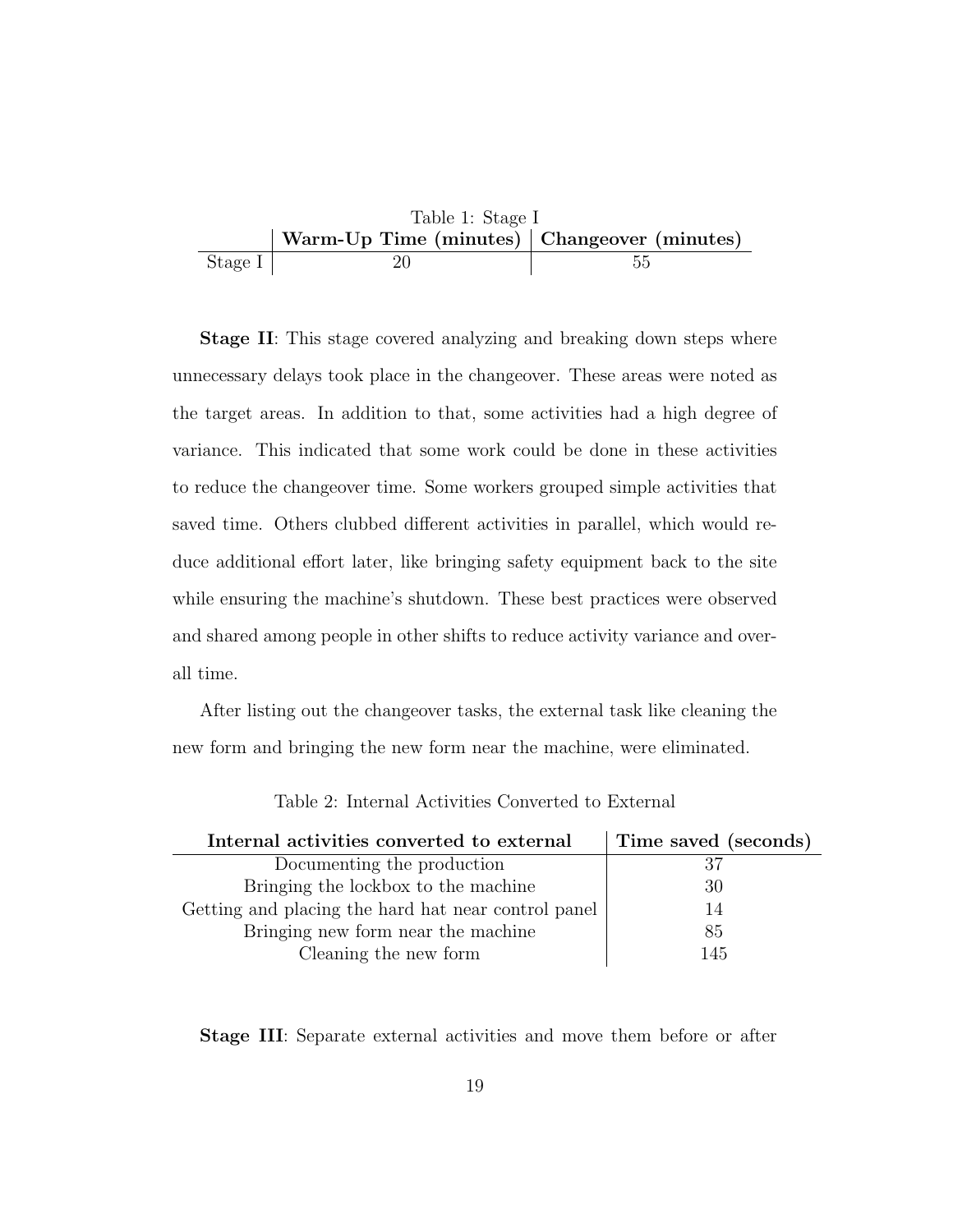the changeover, while machines are still running. It was found that some activities done during the changeover were not limited to the no production time for the specific machine. These activities could be done before or after the changeover. Some examples of such activities included parts retrieval, inspection, and cleaning non-moving parts of the machinery. These activities were removed from the analysis as these were not necessary. Creating and updating the standard operating procedure. Many activities like LOTO, chain hoisting, ring adjustment could be done more efficiently than the current random procedure. The team streamlined the tasks, which reduced the operator movement and time.

Stage IV: After removing all the possible external activities, targeted activities and sub-activities were identified. Where internal elements can, with some work, be converted to external ones, these activities were selected based on the activities which took the most time. Design changes to the machine were identified, which would convert the internal activities to external. For example, adding safety equipment that allows all cleaning on a machine to be done while still running, or making equipment more modular so things can be changed out for different jobs much more quickly. In some cases, upgrading the machines' safety features could be cheaper if it ensures that the workers can safely execute more activities while the machine is running. It was realized that having an additional operator could reduce the time for specific activities like bolting a screw on the two ends simultaneously. The second operator would come in a total of 7 minutes to aid with bolting the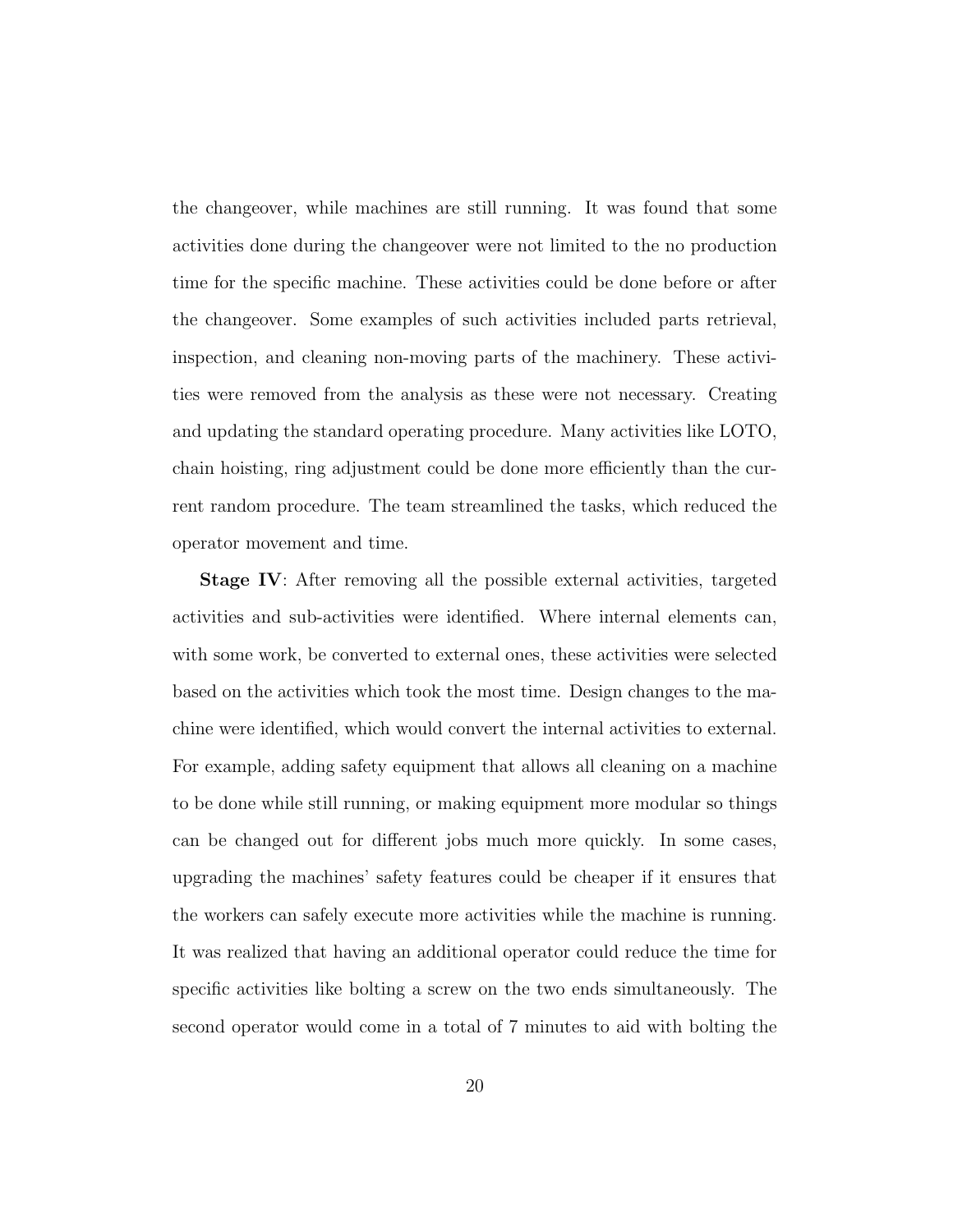screws to attach the new mold to the machine and bolting the clamps on the base of the mold. Using two operators was not allowed previously as the safety department believed having more than one operator would compromise safety. The team modified the safety lockouts such that the machines would not start unless both the operator removed the LOTO.

Stage V: This stage ensures that everything is better streamlined, like standardizing tools (using a limited amount of tools on any piece of equipment in the shop makes the maintenance easier) and reorganizing things, so that little movement is necessary. The tasks of the changeover can be optimized and grouped to ensure minimum movement by the workers. Moreover, engineering changes to the machine were considered. It is usually done after all other task reduction options are exhausted as it comes with large capital investments. In this case, engineering changes included eliminating the use of screws and tools to fix the molds. Instead, knobs were used, which could be screwed by hand. The number of screw turns was reduced to decrease the time further. Another major engineering change was redesigning the rings of the thermoformer. This helped in decreasing the ring adjustment time and physical labor.

Through the implementation of the SMED stages, we removed and simplified several internal activities. In addition to that, we made design changes to the machine to reduce the changeover time. This gave us a list of lean activities to allocate to the working operators. We use the final list of activities to create a precedence graph and apply the model discussed in section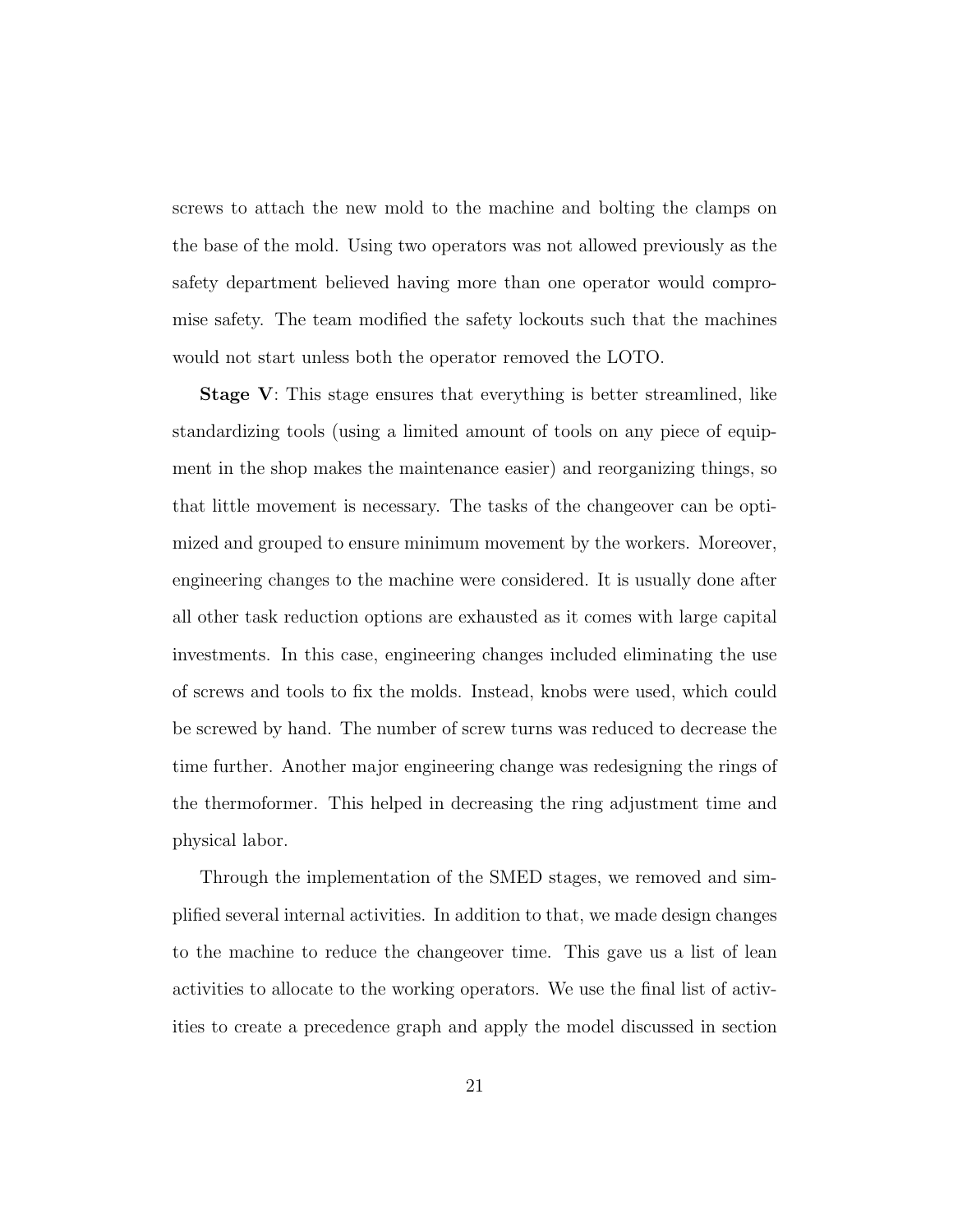#### 3.2 Model Implementation

As discussed in section 2.3, the final task list at the end of stage V is analyzed and combined to create the precedence graph shown in Figure 3.



Figure 3: Precedence Graph

The Table 3 shows the jobs and their processing time.

Applying job scheduling heuristics to the list of activities described in the precedence graph, we get the critical path:

Finding Critical path Set time  $t = 0$  $\mathbf{S^{\prime}}_\mathbf{A} = \mathbf{0}$  and  $\mathbf{C^{\prime}}_\mathbf{A} = \mathbf{38}$  for job  $\mathbf{A}$  $\mathrm{S}'_{\mathrm{B}}$  for job  $\mathrm{B}=38$ Computing for each job, we get a makespan of 389 seconds. The critical path is: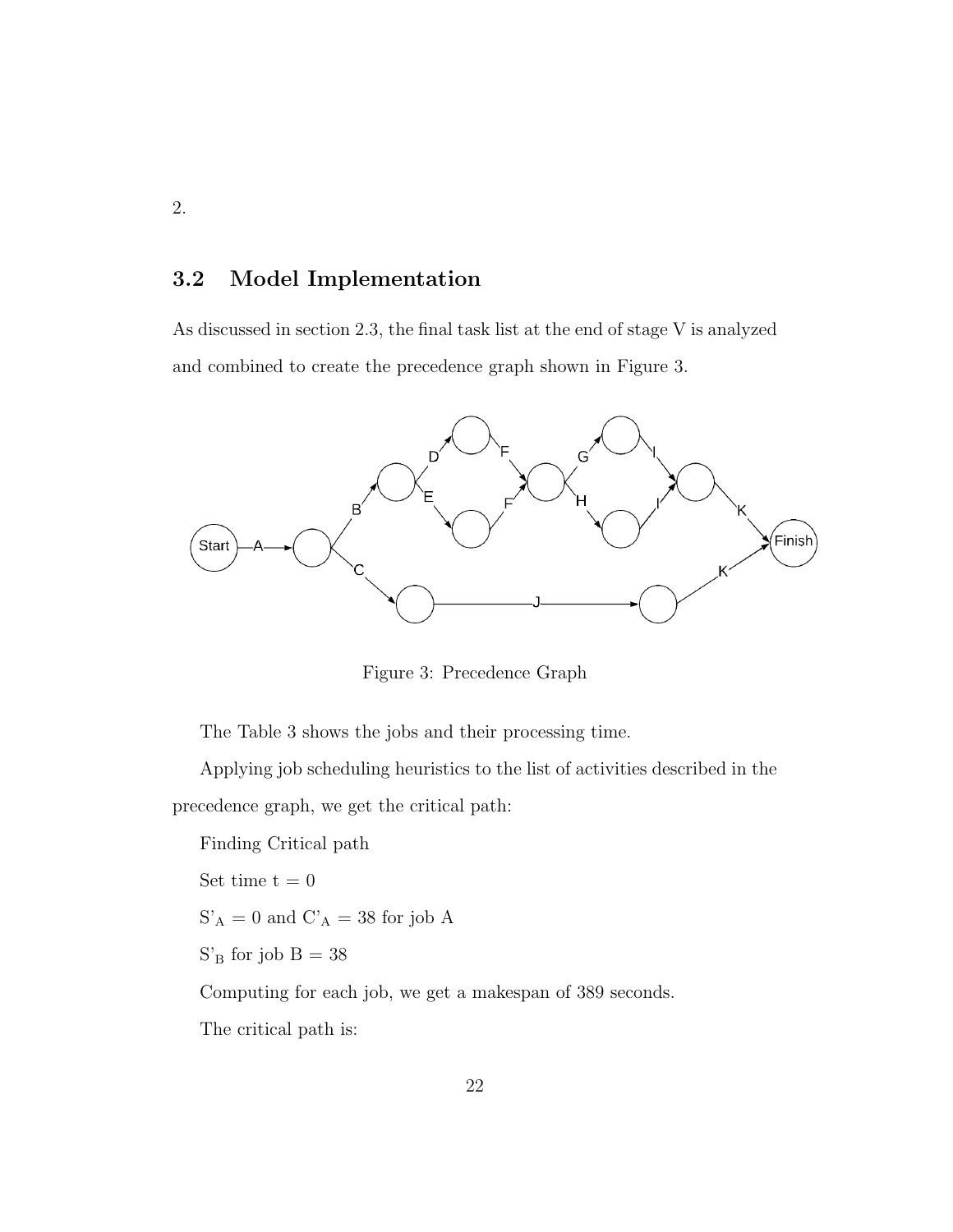| Jobs                      | ◡<br>Procesing time $p_i$ (sec) |
|---------------------------|---------------------------------|
| А                         | 38                              |
| B                         | 109                             |
| $\overline{C}$            | 35                              |
| D                         | 33                              |
| E                         | 44                              |
| $\boldsymbol{\mathrm{F}}$ | 40                              |
| G                         | 14                              |
| H                         | 12                              |
| Ι                         | 103                             |
| J                         | 92                              |
| Κ                         | 41                              |

| Table 3: Jobs and Processing Time |  |
|-----------------------------------|--|
| Jobs   Procesing time $p_j$ (sec) |  |

 $A \to B \to E \to F \to H \to I \to K$ 

Evaluation of the latest start time and slack

 $T=C_{\rm max}=389$ 

 $\mathrm{S''\,K}$  for job  $\mathrm{K} = 389\text{-}41 = 348$ 

Computing each job, we get the start time and finish time for each job shown in tables 4 and 5.

It is observed that the A-C-J arc consists of less time-consuming activities. Hence, the slack is most significant in C and J. As the activities are a cumulation of sub-activities, it would be easier to add 2 operators on a single task to reduce the time taken by that activity. For this, we assume that the tasks within the job are independent. Adding another operator in the same activity would reduce the time by half.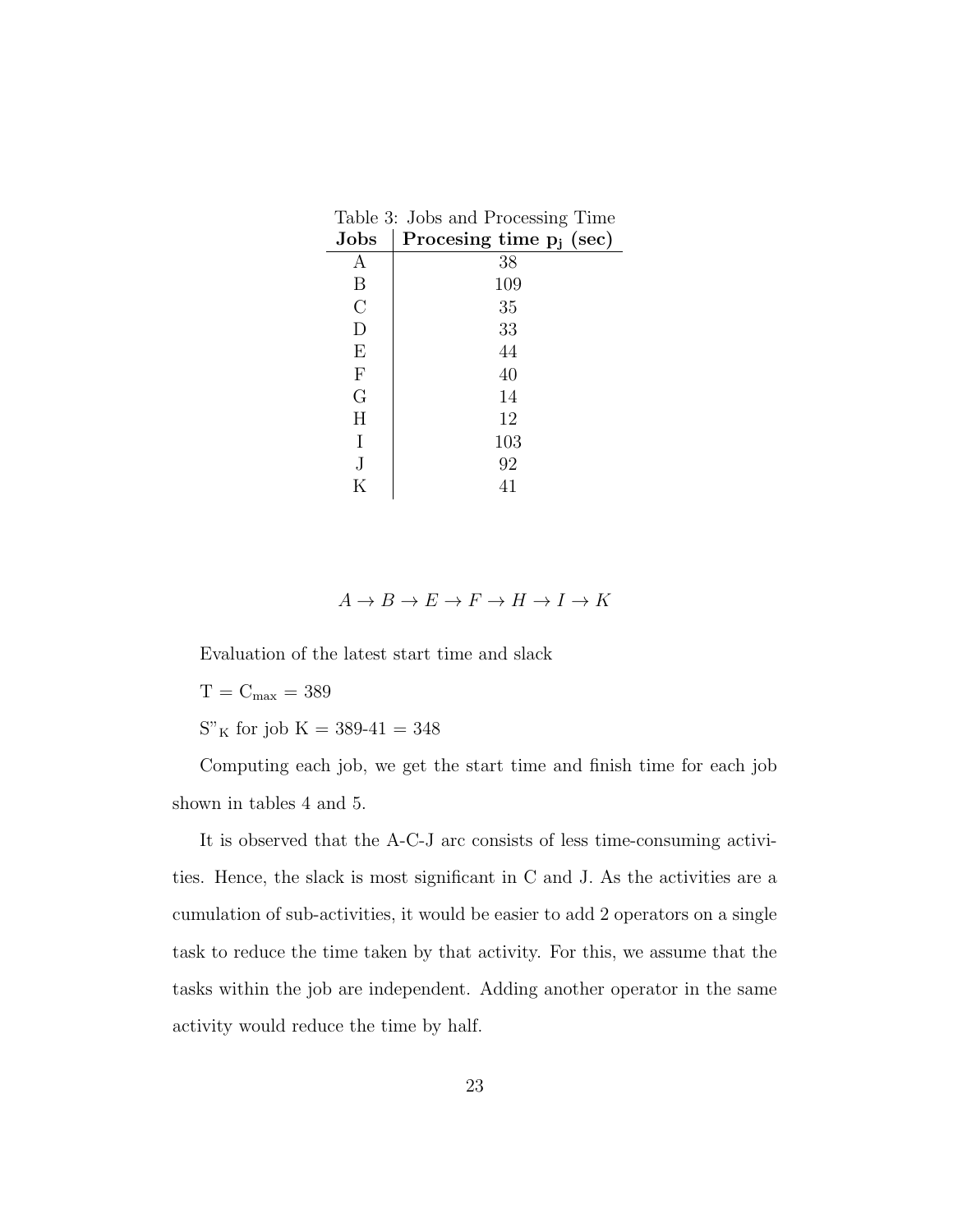The final iteration of the algorithm reduces the processing time of activity B from 109 sec to 55 sec as both operators are working on it. After its completion, the precedence constraint is followed, and the second operator can simultaneously work on the other activity. The iterations are repeated until the slack cannot be reduced or the operator limit is reached. This brings down the changeover time to around 6 minutes, which is a significant reduction.

In this case study, the model was implemented after stage V. Although the model can be used in any stage of SMED. The next step here would be to determine the stage in which the model can be incorporated. The next section compares the different SMED stages and discusses how the model compares in terms of reduction in changeover time.

| <b>Jobs</b> | Earliest Start time(sec) | Latest Finish time (sec) | Slack (sec) |
|-------------|--------------------------|--------------------------|-------------|
| А           |                          | 38                       |             |
| B           | 38                       | 147                      |             |
| $\cap$      | 38                       | 73                       | 183         |
|             | 147                      | 180                      | 11          |
| Е           | 147                      | 191                      |             |
| F           | 191                      | 231                      |             |
| G           | 231                      | 245                      |             |
| Η           | 231                      | 243                      | 2           |
|             | 245                      | 348                      |             |
| J           | 73                       | 165                      | 183         |
| Κ           | 348                      | 389                      |             |

Table 4: Attributes of First Iteration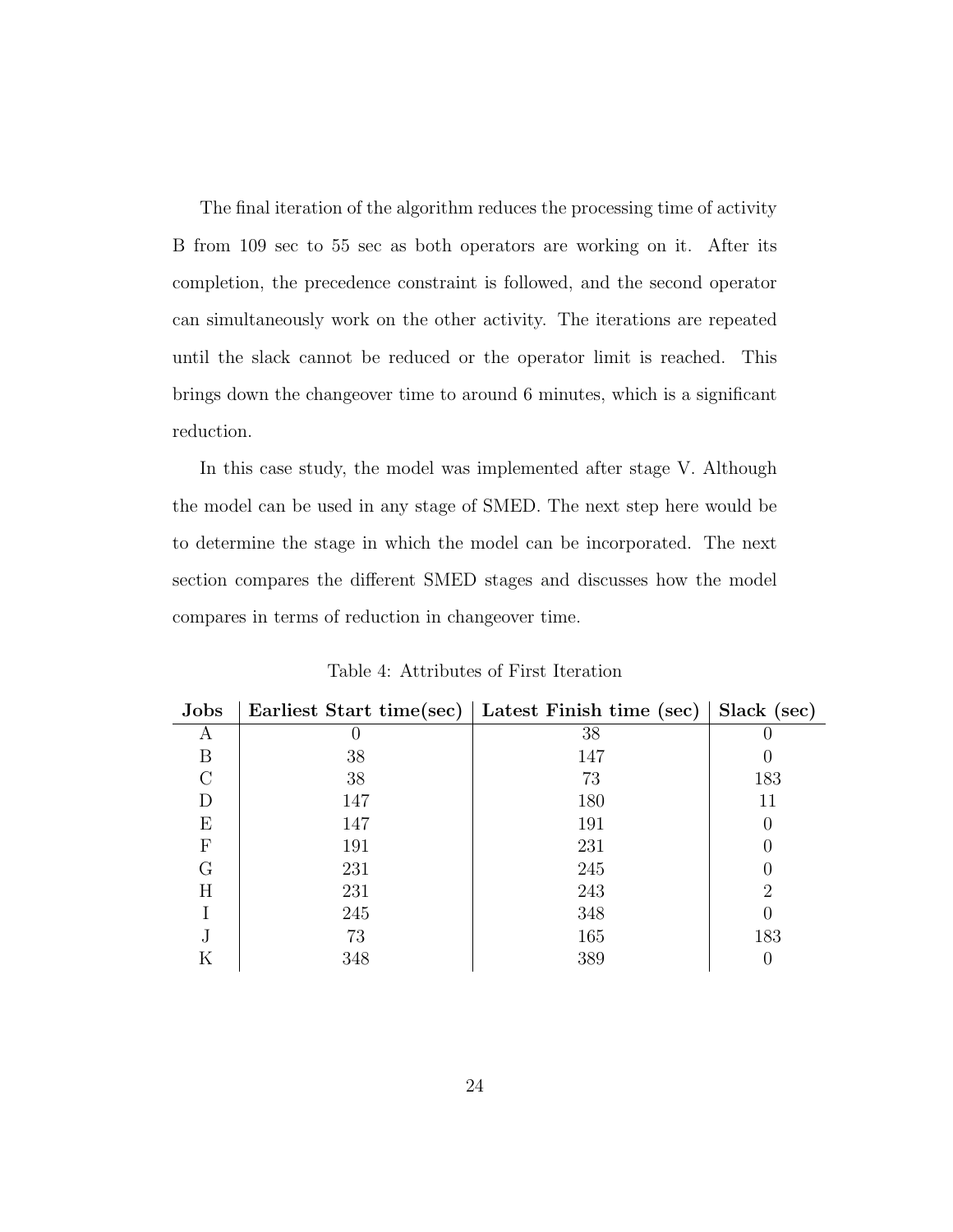| <b>Jobs</b> |     | Earliest Start time(sec)   Latest Finish time (sec) | Slack (sec) |
|-------------|-----|-----------------------------------------------------|-------------|
| А           | U   | 38                                                  |             |
| B           | 38  | 93                                                  |             |
|             | 38  | 128                                                 | 74          |
|             | 93  | 126                                                 | 11          |
| F,          | 93  | 137                                                 |             |
| F           | 137 | 177                                                 |             |
| G           | 177 | 191                                                 |             |
| Η           | 177 | 189                                                 | ٠,          |
|             | 191 | 294                                                 |             |
| J           | 128 | 220                                                 | 74          |
| Κ           | 294 | 335                                                 |             |

Table 5: Attributes of Second Iteration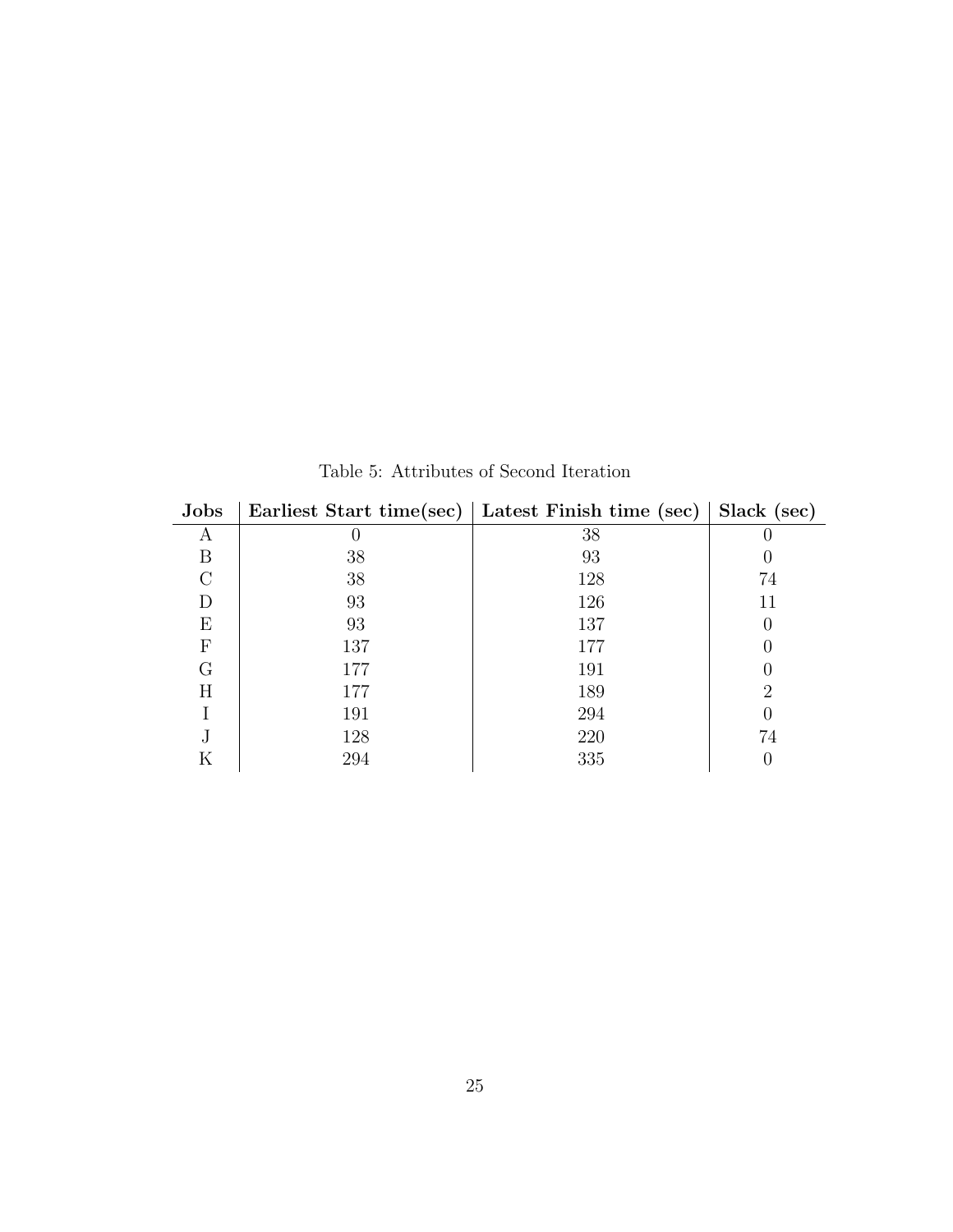

Figure 4: Changeover Time

## 4 Results and Discussion

The improvements on SMED based on the job scheduling model are discussed, and the stages of SMED implementation are compared. Comparison is made in three aspects: Changeover time reduction, Monetary amount saved vs. investment, and distance traveled by the operator.

The reduction in changeover time of each stage of SMED is shown in Figure 4. We observe that there is not much improvement in the second stage and the fourth stage. In contrast, the application of stages three and five results in a more significant change in the time reduction. The results show that the time reduction is large when external processes are eliminated (represented by stage III) or modifications to the machines are made (represented by stage V).

Figure 5 plots the amount of money saved by reducing changeover time and the investment needed in each stage. It is observed that the initial stages of SMED provide us with time reduction without any capital investment.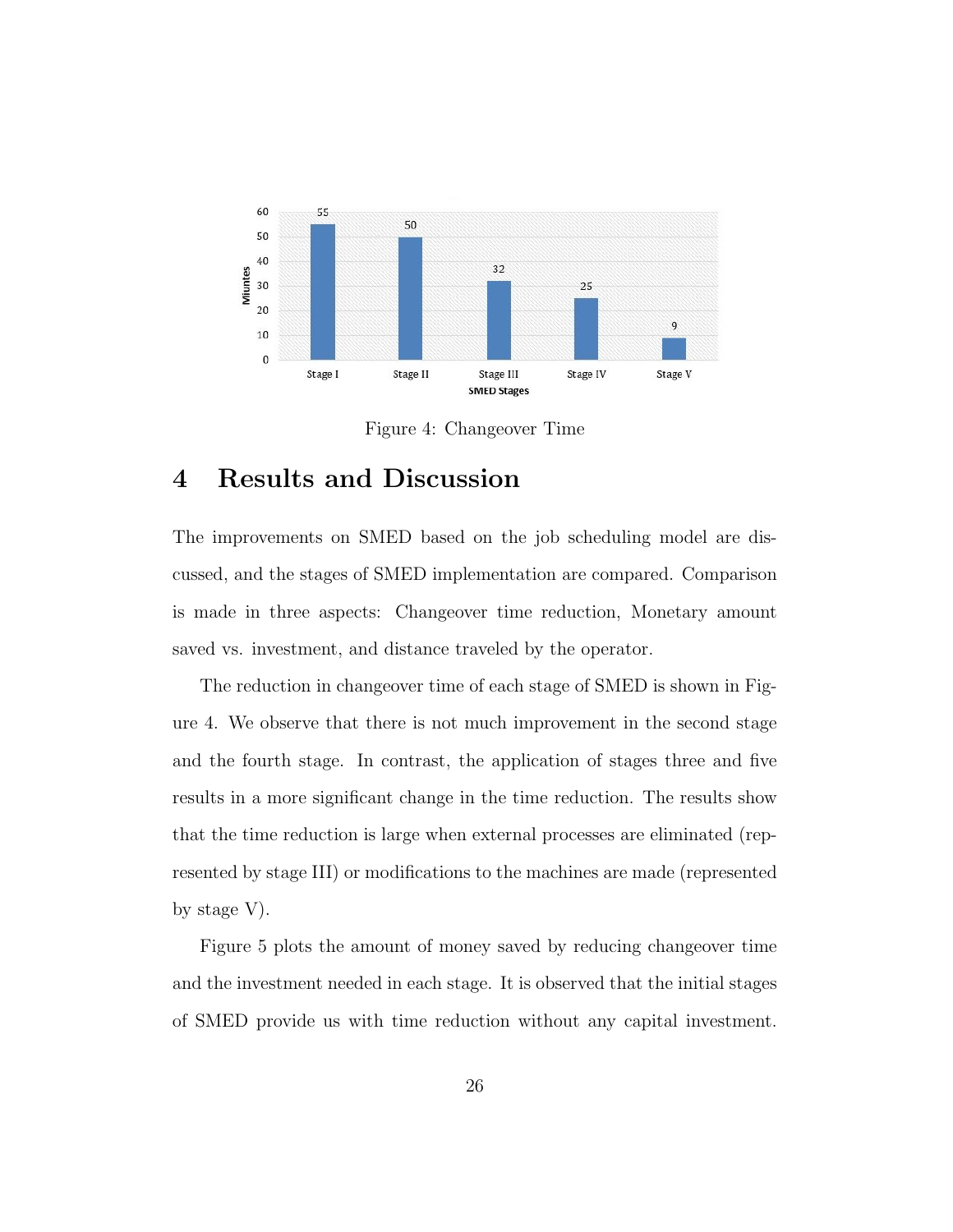Still, the final stages require a higher amount of investment due to machinery modifications. The proposed model offers less benefit than SMED stages, but it does not require any additional design or equipment modifications that increase the monetary investment. This model can provide a better option where investing in design changes cannot be justified by the benefit of changeover reduction. Stage 5 requires an investment of \$14000 to provide savings of \$16000 annually. In comparison, the proposed model saves \$3000 with around \$400 spent on the modification for the revised procedure. This gives us a benefit to cost ratio of 7.5 of the proposed model when compared to benefit to cost ratio 1.2 of stage 5.



Figure 5: Amount Saved vs Investment

Figure 6 shows how the distance traveled by the operator reduces after SMED implementation. It is observed that there is no significant drop after Stage II and III as most tasks are simplified and external tasks are eliminated.

The results can be summarized based on two types of improvements: The human element and the design changes. Initially, the human element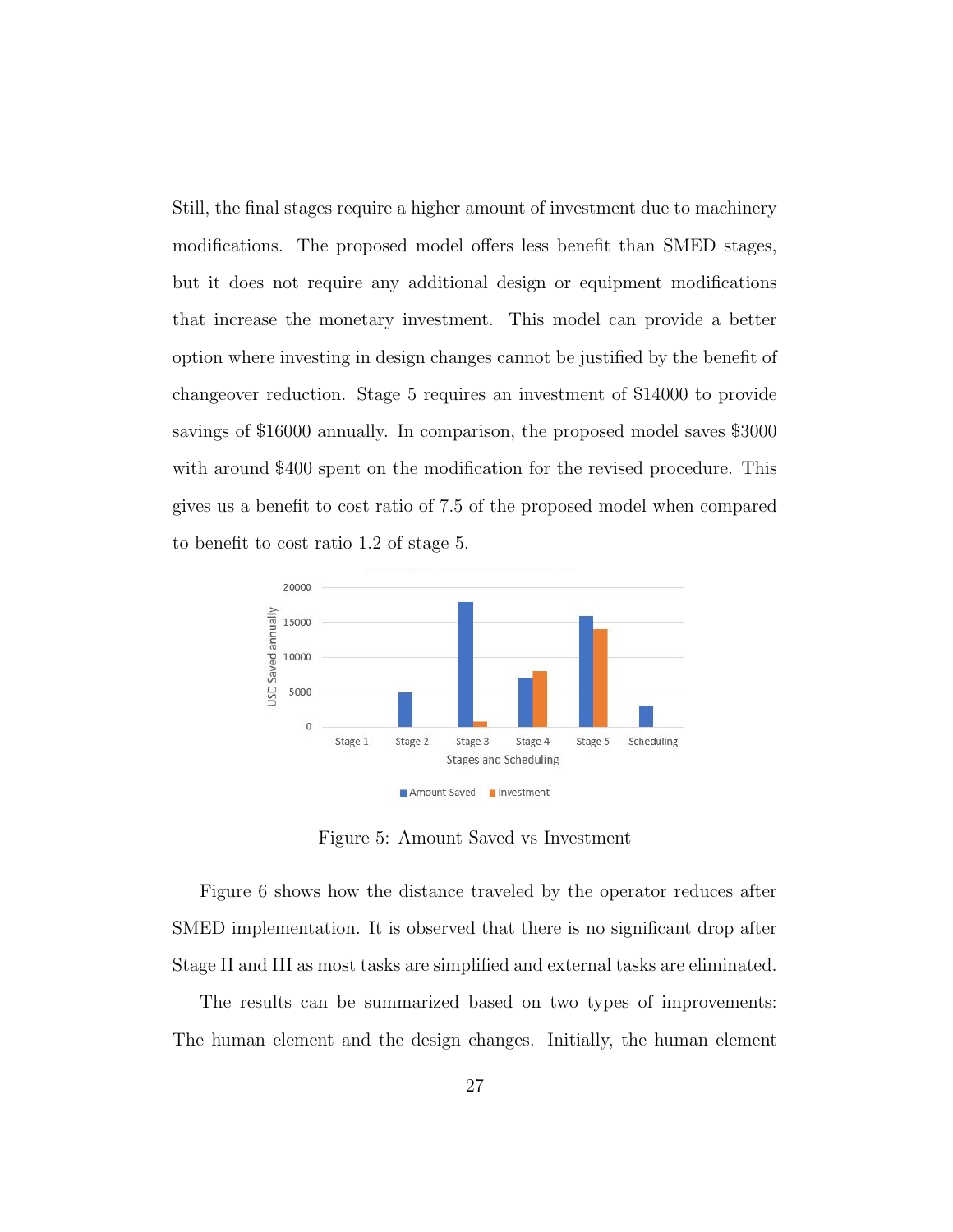

Figure 6: Distance Traveled by Operator

is optimized to make it faster and leaner changeover, which accounts for 42% reduction in time. This is less expensive than investing in new design changes. The other elements, design changes, help in the later stages when all other options are exhausted and account for an additional 41% reduction in changeover time. The proposed model additionally increases the role of the human element in SMED changeover to decrease the changeover time by 5%.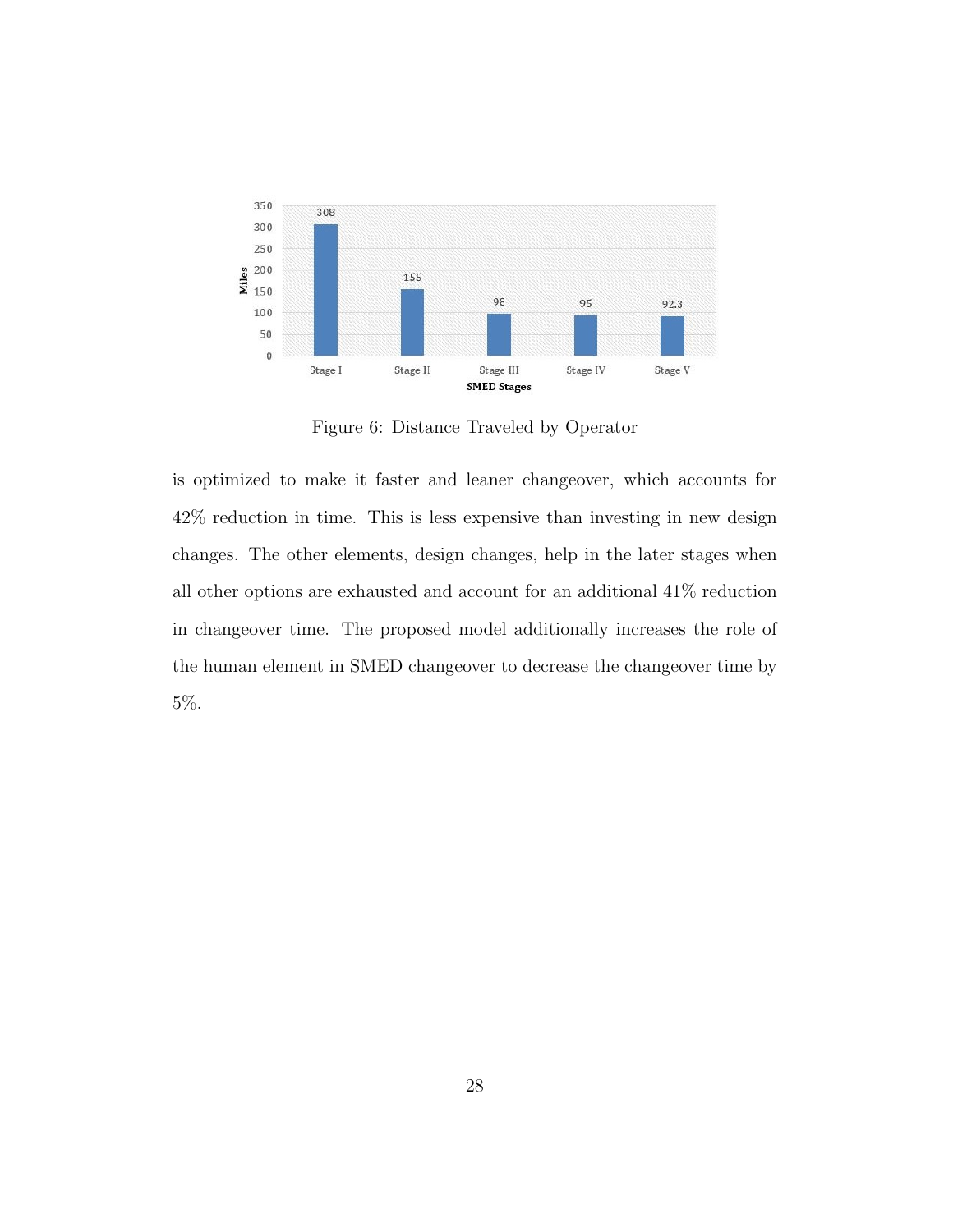## 5 Conclusion

Significant competition has forced the manufacturing sector to change towards lean manufacturing. To ensure their margin, have an efficient supply chain and remain competitive, companies invest massive capital to promotes lean six sigma practices in their day to day activities to reduce wastage and non-value-added tasks. Companies often use one machine to produce different parts to increase flexibility and maintain high volume production and, hence invest capital in reducing the machine changeover.

The paper introduced a novel approach to reduce the changeover time in SMED. In addition to eliminating external activities and converting the internal activities to external, our approach integrates job scheduling to provide the easiest and optimized job list to reduce the changeover time. The model formulation comprises grouping similar tasks together and reducing the time lag in each activity. The model utilizes the production planning and scheduling heuristics to identify and reorganize labor to reduce the changeover time. The model proposes re-purposing labor to reduce the lag between activities and comes up with an optimized operating procedure providing a higher benefit to cost ratio  $(7.5)$  than the 5th stages of SMED  $(1.2)$  in the case study.

To incorporate the model within the existing methodology of SMED, we compared the reduction time, investment need, and exertion by the operators in each stage. These comparisons help us determine where the model can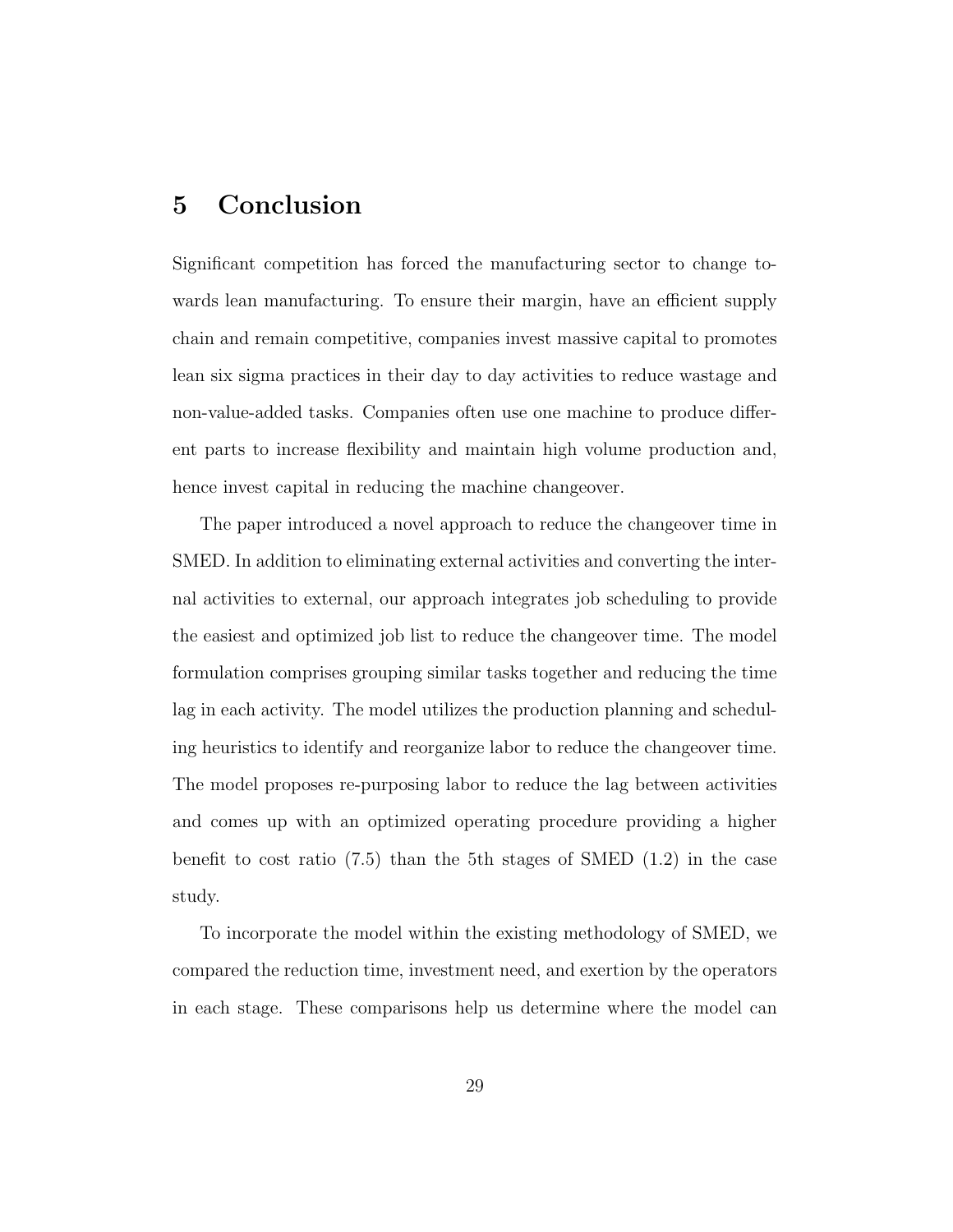be implemented within the stages. As table 4 suggests, the model should be implemented with stage III or stage V. Stage III cuts down all possible external tasks and hence would only provide a crucial list of jobs and their processing times for the model. In cases where design change is a viable option, the model can provide an optimized list of workforce activities. In addition to that, we can also conclude that majority of the reduction in the distance traveled by the operator occurs in stage II. This would mean that after Stage II, tasks are lean and simplified when used for our model. As the model does not factor in this attribute, its implementation in later stages would not impact the progress.

The study is subject to a few limitations which suggest future research directions. Firstly, it would be useful to test this model in various case studies to investigate its integration in general SMED programs. Secondly, there can be other influencing factors like safety procedures in a manufacturing setting, which might increase the changeover time. This case study does not factor in such influences. Lastly, the SMED investment depends upon production output and layout. If the machine is not a bottleneck in the production supply chain, reducing changeover might not be beneficial. Cost to benefit analysis can be done in such cases to check the viability of production scheduling. Further research can focus on such factors and their influence on SMED.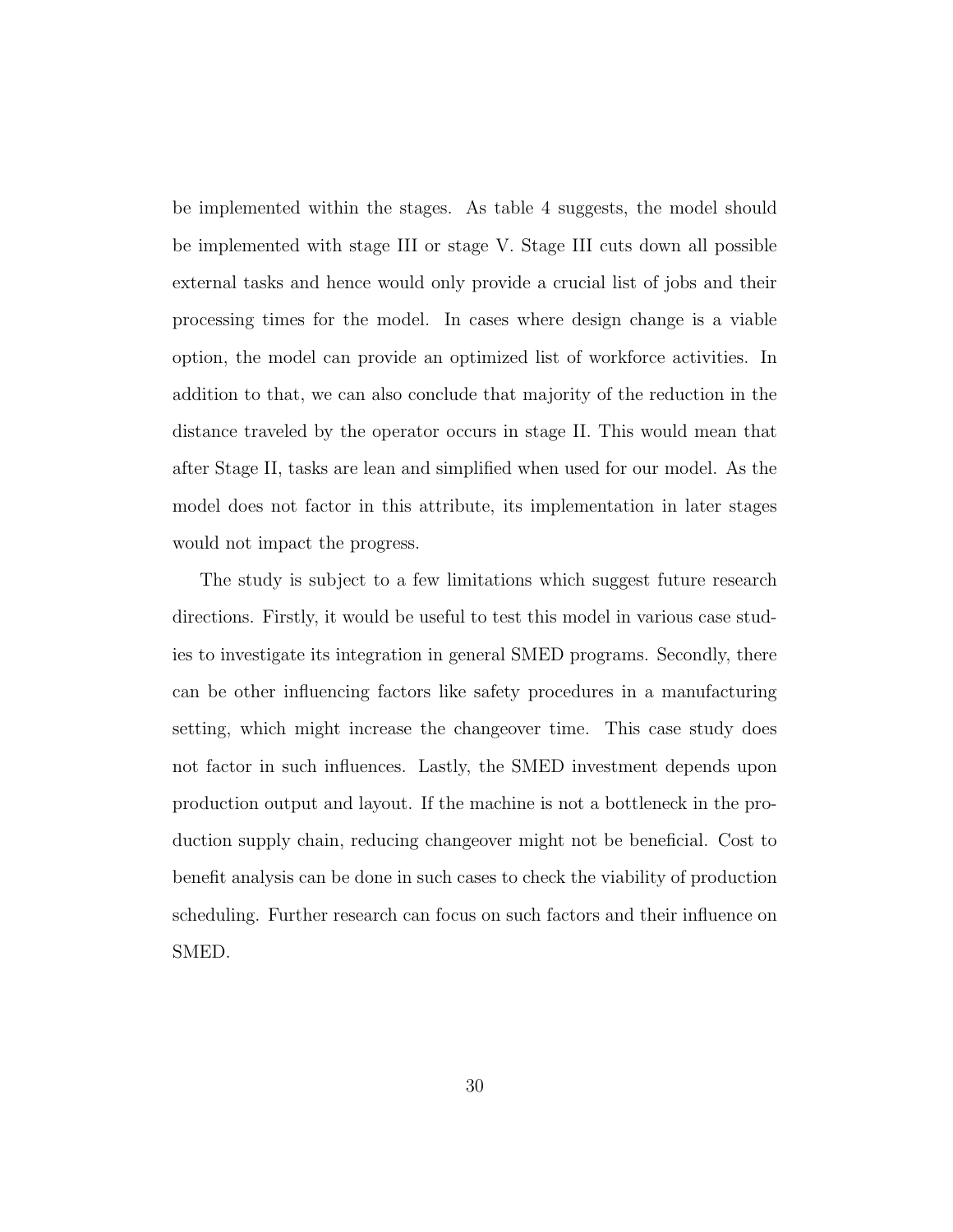## References

- [1] S S Wang, C C Chiou, and H T Luong. Application of SMED methodology and scheduling in high-mix low volume production model to reduce setup time: A case of s company. IOP Conference Series: Materials Science and Engineering, 598:012058, sep 2019.
- [2] Muhammad Kholil, Bonitasari Nurul Alfa, and Supriyanto. Optimization of production process time with network/PERT analysis technique and SMED method. IOP Conference Series: Materials Science and Engineering, 453:012050, nov 2018.
- [3] Bikram Jit Singh and Dinesh Khanduja. Smed: for quick changeovers in foundry smes. International Journal of Productivity and Performance Management, 59(1):98–116, 2009.
- [4] Z. Ergun Gungor and Steve Evans. Understanding the hidden cost and identifying the root causes of changeover impacts. Journal of Cleaner Production, 167:1138 – 1147, 2017.
- [5] Dorota Stadnicka. Setup analysis: Combining smed with other tools. Management and Production Engineering Review, 6(1):36–50, 2015.
- [6] Semra Boran and Caner Ekincioğlu. A novel integrated smed approach for reducing setup time. The International Journal of Advanced Manufacturing Technology, 92(9):3941–3951, 2017.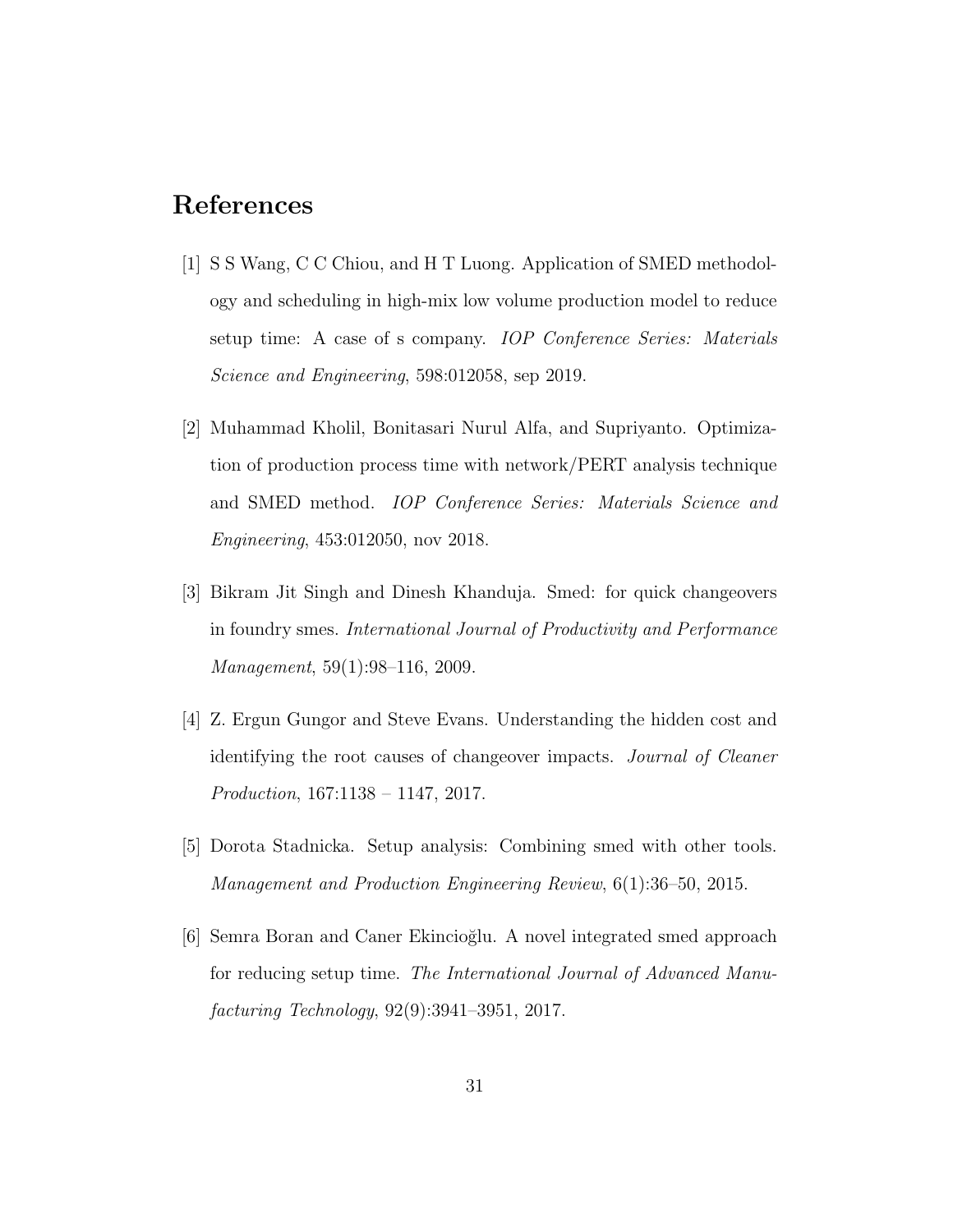- [7] Marcello Braglia, Marco Frosolini, and Mosè Gallo. Smed enhanced with 5-whys analysis to improve set-upreduction programs: the swan approach. International journal of advanced manufacturing technology, 90(5-8):1845–1855, 2016.
- [8] Anass Cherrafi, Said Elfezazi, Andrea Chiarini, Ahmed Mokhlis, and Khalid Benhida. The integration of lean manufacturing, six sigma and sustainability: A literature review and future research directions for developing a specific model. Journal of Cleaner Production, 139:828 – 846, 2016.
- [9] Pamela Danese, Valeria Manfè, and Pietro Romano. A systematic literature review on recent lean research: State-of-the-art and future directions. International journal of management reviews : IJMR, 20(2):579– 605, 2018.
- [10] Adrian Bogdan Ciocanel and Florin Marius Pavelescu. Innovation and competitiveness in european context. Procedia Economics and Finance, 32:728 – 737, 2015. Emerging Markets Queries in Finance and Business 2014, EMQFB 2014, 24-25 October 2014, Bucharest, Romania.
- [11] S. Vijaya Kumar, V.G.S. Mani, and N. Devraj. Production planning and process improvement in an impeller manufacturing using scheduling and oee techniques. Procedia Materials Science, 5:1710 – 1715, 2014. International Conference on Advances in Manufacturing and Materials Engineering, ICAMME 2014.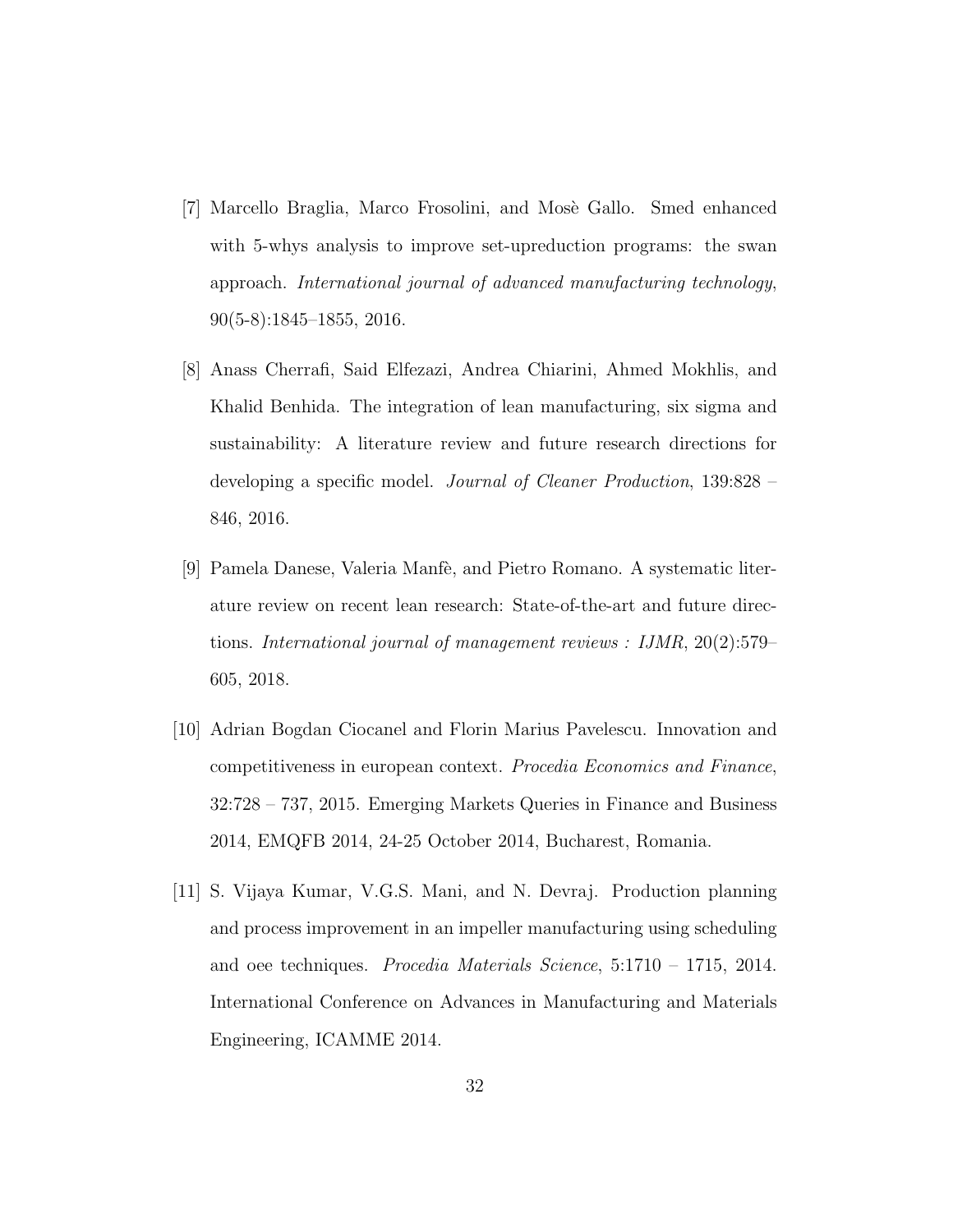- $[12]$  J Lozano, J.C Saenz-Díez, E Martínez, E Jiménez, and J Blanco. Methodology to improve machine changeover performance on food industry based on smed. International journal of advanced manufacturing technology, 90(9-12):3607–3618, 2017.
- [13] P. M. Swamidass, editor. Shingo, ShigeoSHINGO, SHIGEO, pages 686– 686. Springer US, Boston, MA, 2000.
- [14] D.R. Kiran. Chapter 21 resistance to change. In D.R. Kiran, editor, Work Organization and Methods Engineering for Productivity, pages 279 – 290. Butterworth-Heinemann, 2020.
- [15] Jozef Mihok, Jaroslava Kádárová, Michal Demečko, and Martin Ružinský. The use of smed in engineering manufacturing. Applied mechanics and materials, 816:568–573, 2015.
- [16] Low Shye Nee, Sim Hui Yee, Solehhudin Razalli, Chong Siu Hou, and Shahrul Kamaruddin. External setup in smed improvement in an injection molding manufacturing company. Applied mechanics and materials, 229-231:2551–2555, 2012.
- [17] José Díaz-Reza, Jorge García-Alcaraz, Valeria Martínez-Loya, Julio Blanco-Fernández, Emilio Jiménez-Macías, and Liliana Avelar-Sosa. The effect of smed on benefits gained in maquiladora industry. Sustainability (Basel, Switzerland), 8(12):1237, 2016.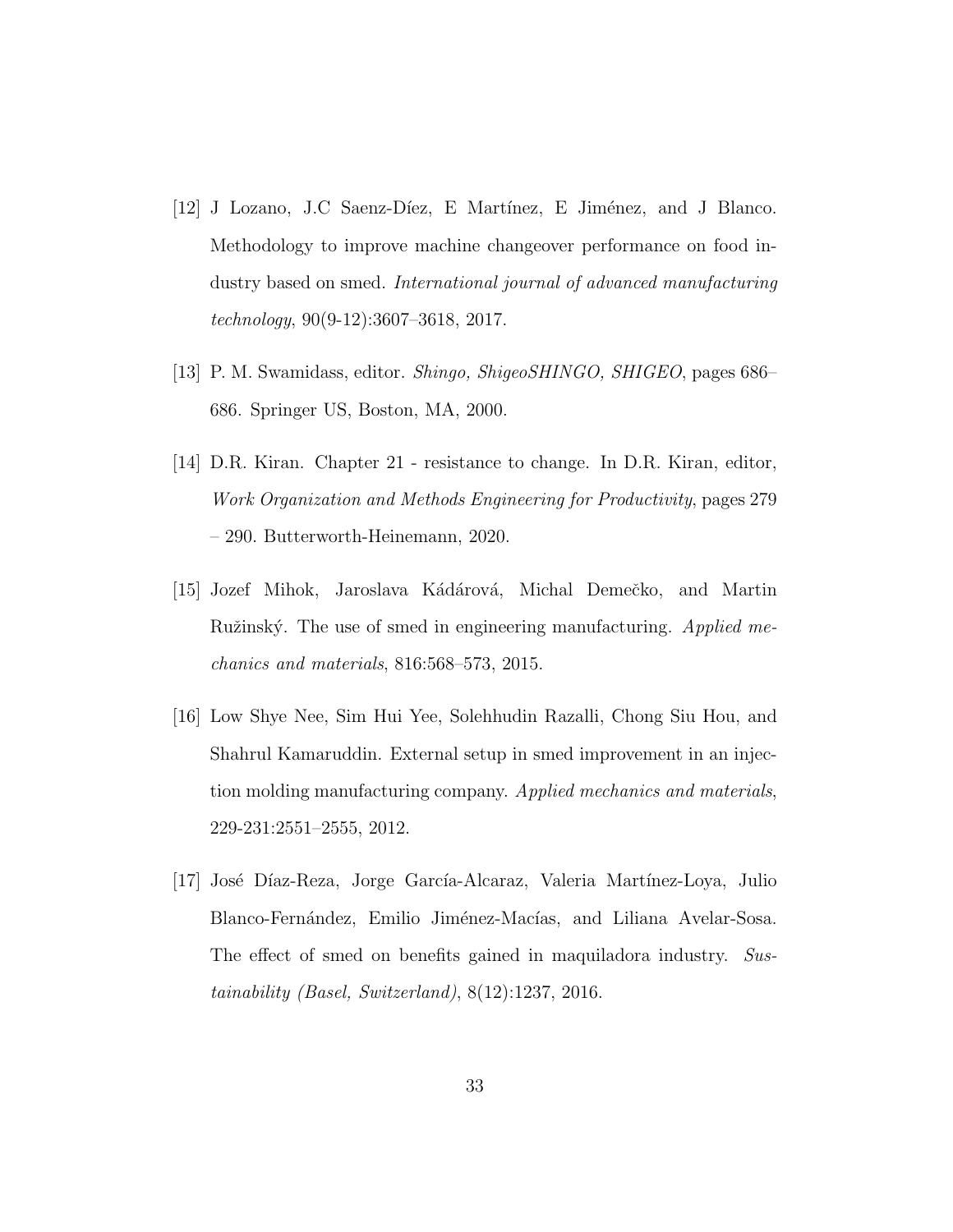- [18] Rosmaini Ahmad, Rosmaini Ahmad, Mohd Syazwan Faiz Soberi, and Mohd Syazwan Faiz Soberi. Changeover process improvement based on modified smed method and other process improvement tools application: an improvement project of 5-axis cnc machine operation in advanced composite manufacturing industry. The International Journal of Advanced Manufacturing Technology, 94(1):433–450, 2018.
- [19] A. Bachman and A. Janiak. Scheduling jobs with position-dependent processing times. The Journal of the Operational Research Society, 55(3):257–264, 2004.
- [20] J. Branke, S. Nguyen, C. W. Pickardt, and M. Zhang. Automated design of production scheduling heuristics: A review. IEEE Transactions on Evolutionary Computation, 20(1):110–124, 2016.
- [21] Rubén Ruiz and José Antonio Vázquez-Rodríguez. The hybrid flow shop scheduling problem. European Journal of Operational Research, 205(1):1  $-18$ , 2010.
- [22] Moacir Godinho Filho, Alyne de Andrade Guimarães, and Pedro Carlos Oprime. Guiding improvement programs towards lead time reduction in a single-machine environment. International journal of advanced manufacturing technology, 66(9-12):1987–1998, 2012.
- [23] A Q Basri, N M Z N Mohamed, K A S H M Yasir, H M Fazi, and A F Fudzin. The validation of productivity on the changeover activity at the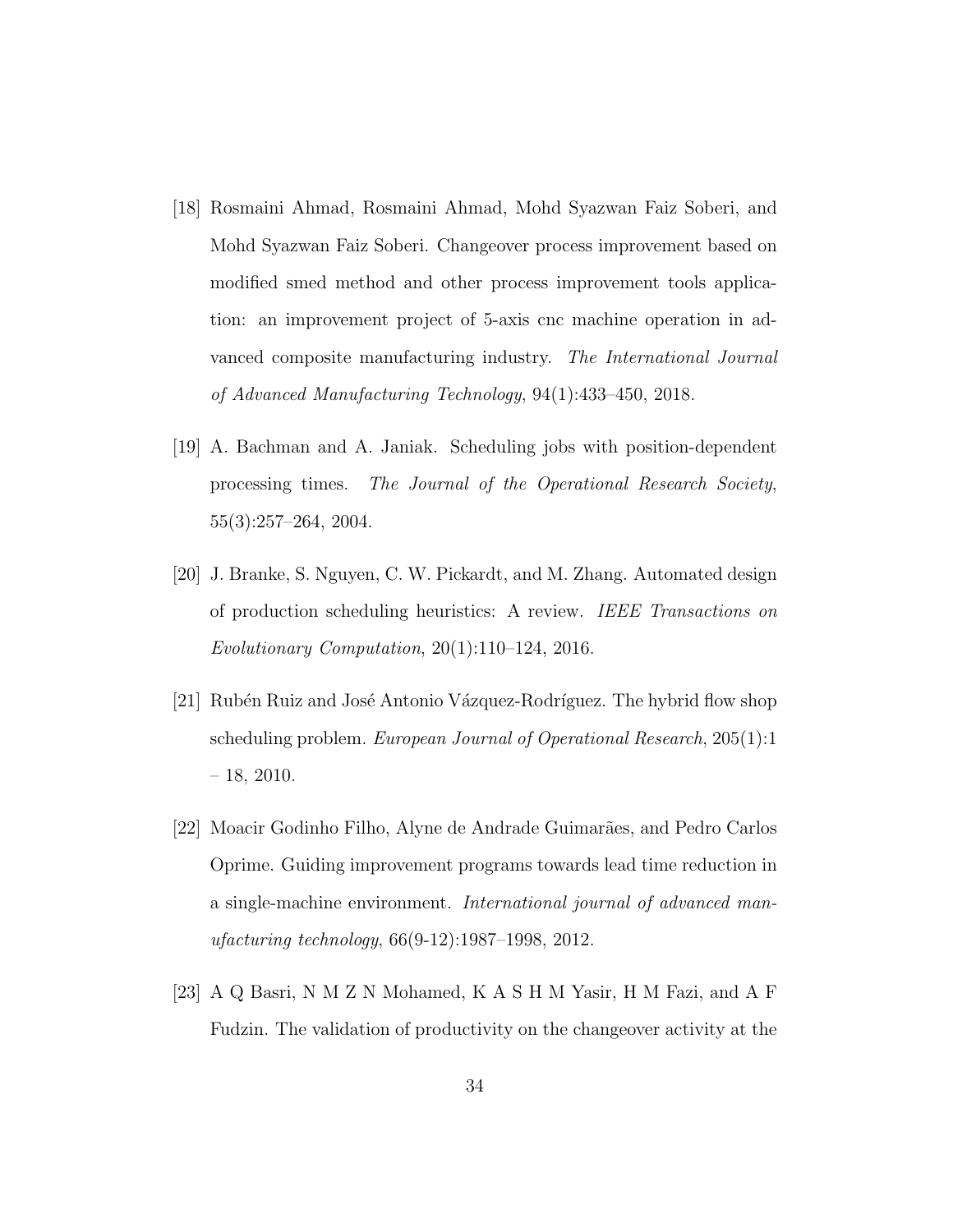automotive stamping press line by comparing the embedded smed framework versus smed approach: A witness simulation case study. volume 469, page 12005, 2019.

- [24] Rong-Hwa Huang. Multi-objective job-shop scheduling with lot-splitting production. International Journal of Production Economics, 124(1):206 – 213, 2010.
- [25] Victor F Cavalcante, Carlos H Cardonha, and Ricardo G Herrmann. A resource constrained project scheduling problem with bounded multitasking. IFAC Proceedings Volumes, 46(24):433–437, 2013.
- [26] Mehmet Cakmakci. Process improvement: performance analysis of the setup time reduction-smed in the automobile industry. International journal of advanced manufacturing technology, 41(1-2):168–179, 2008.
- [27] J Cottyn, H Van Landeghem, K Stockman, and S Derammelaere. A method to align a manufacturing execution system with lean objectives. International Journal of Production Research, 49(14):4397, 2011.
- [28] Michael Pinedo. Planning and scheduling in manufacturing and services / Michael L. Pinedo. Springer Verlag, Dordrecht ; New York, 2nd ed.. edition, 2009.
- [29] M. Kemal Karasu and Latif Salum. Fis-smed: a fuzzy inference system application for plastic injection mold changeover. The International Journal of Advanced Manufacturing Technology, 94(1):545–559, 2018.